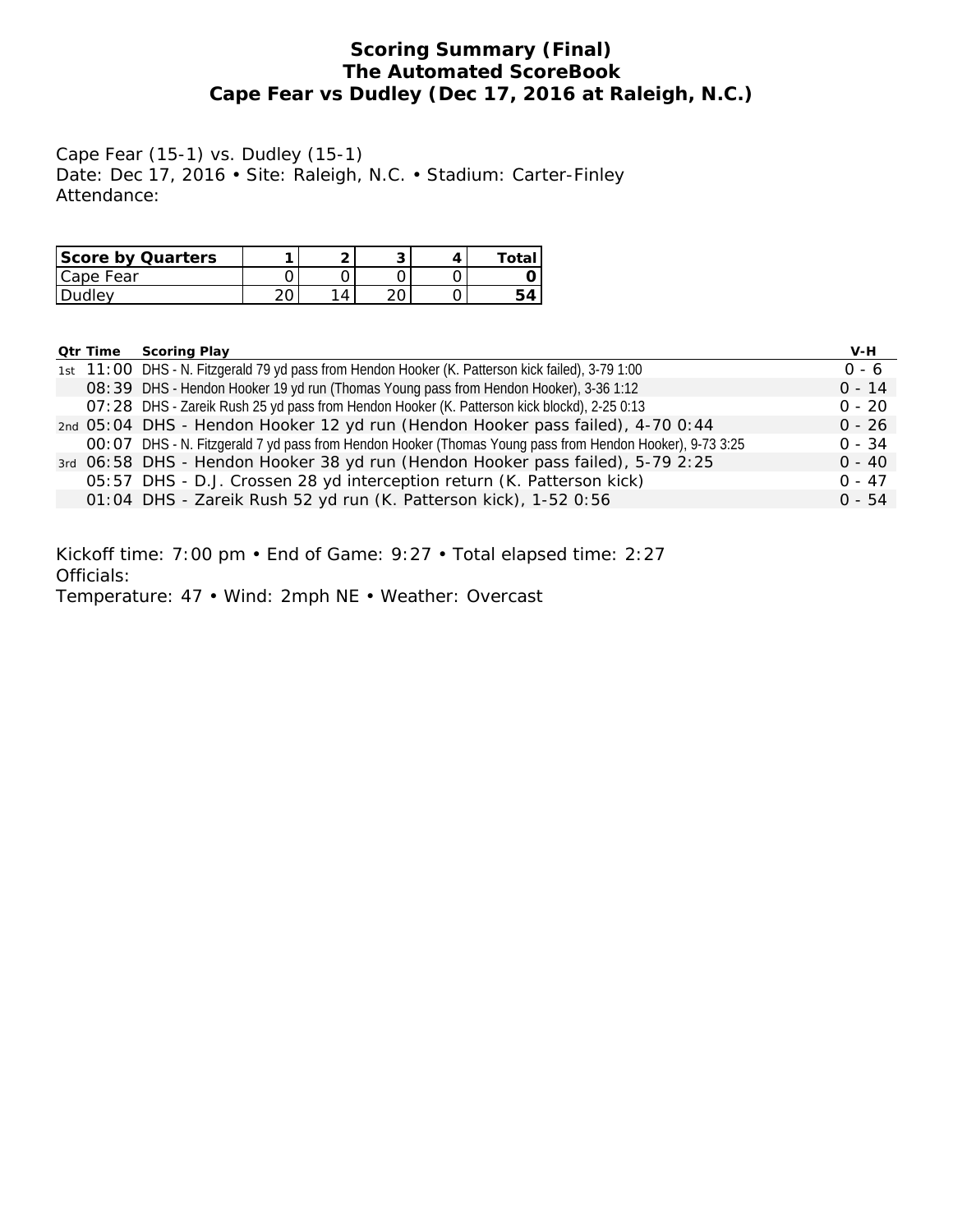# **Team Statistics (Final) The Automated ScoreBook Cape Fear vs Dudley (Dec 17, 2016 at Raleigh, N.C.)**

|                                | CF             | <b>DHS</b>     |
|--------------------------------|----------------|----------------|
| FIRST DOWNS                    | 9              | 18             |
| Rushing                        | $\mathbf{1}$   | 11             |
| Passing                        | $\overline{7}$ | 7              |
| Penalty                        | $\mathbf{1}$   | $\overline{O}$ |
| <b>NET YARDS RUSHING</b>       | $-27$          | 239            |
| <b>Rushing Attempts</b>        | 17             | 29             |
| Average Per Rush               | $-1.6$         | 8.2            |
| Rushing Touchdowns             | 0              | $\overline{4}$ |
| Yards Gained Rushing           | 12             | 265            |
| Yards Lost Rushing             | 39             | 26             |
| NET YARDS PASSING              | 135            | 221            |
| Completions-Attempts-Int       | $13 - 34 - 3$  | $11 - 16 - 1$  |
| Average Per Attempt            | 4.0            | 13.8           |
| Average Per Completion         | 10.4           | 20.1           |
| Passing Touchdowns             | 0              | 3              |
| <b>TOTAL OFFENSE YARDS</b>     | 108            | 460            |
| Total offense plays            | 51             | 45             |
| Average Gain Per Play          | 2.1            | 10.2           |
| Fumbles: Number-Lost           | $4 - 1$        | $1 - 0$        |
| Penalties: Number-Yards        | $6 - 43$       | $5 - 43$       |
| PUNTS-YARDS                    | $6 - 205$      | $2 - 53$       |
| Average Yards Per Punt         | 34.2           | 26.5           |
| Net Yards Per Punt             | 32.5           | 26.5           |
| Inside 20                      | 0              | $\Omega$       |
| 50+ Yards                      | 0              | 0              |
| Touchbacks                     | 0              | $\Omega$       |
| Fair catch                     | 0              | 0              |
| KICKOFFS-YARDS                 | $1 - 47$       | 9-438          |
| Average Yards Per Kickoff      | 47.0           | 48.7           |
| Net Yards Per Kickoff          | 39.0           | 32.3           |
| Touchbacks                     | 0              | 0              |
| Punt returns: Number-Yards-TD  | $0 - 0 - 0$    | $2 - 10 - 0$   |
| Average Per Return             | 0.0            | 5.0            |
| Kickoff returns: Number-Yds-TD | $9 - 147 - 0$  | $1 - 8 - 0$    |
| Average Per Return             | 16.3           | 8.0            |
| Interceptions: Number-Yds-TD   | $1 - 1 - 0$    | $3 - 36 - 1$   |
| Fumble Returns: Number-Yds-TD  | 0-0-0          | $0 - 0 - 0$    |
| Miscellaneous Yards            | 0              | 0              |
| Possession Time                | 24:37          | 23:23          |
| 1st Quarter                    | 7:21           | 4:39           |
| 2nd Quarter                    | 3:43           | 8:17           |
| 3rd Quarter                    | 8:39           | 3:21           |
| 4th Quarter                    | 4:54           | 7:06           |
| <b>Third-Down Conversions</b>  | 1 of 11        | 4 of 7         |
| Fourth-Down Conversions        | $2$ of $3$     | 0 of 1         |
| Red-Zone Scores-Chances        | $0 - 1$        | $3 - 3$        |
| Touchdowns                     | $0 - 1$        | $3 - 3$        |
| Field goals                    | $0 - 1$        | $0 - 3$        |
| Sacks By: Number-Yards         | $O-O$          | $2 - 20$       |
| <b>PAT Kicks</b>               | $O-O$          | 2-4            |
| <b>Field Goals</b>             | $O-O$          | $O-O$          |
| Points off turnovers           | 0              | 13             |
|                                |                |                |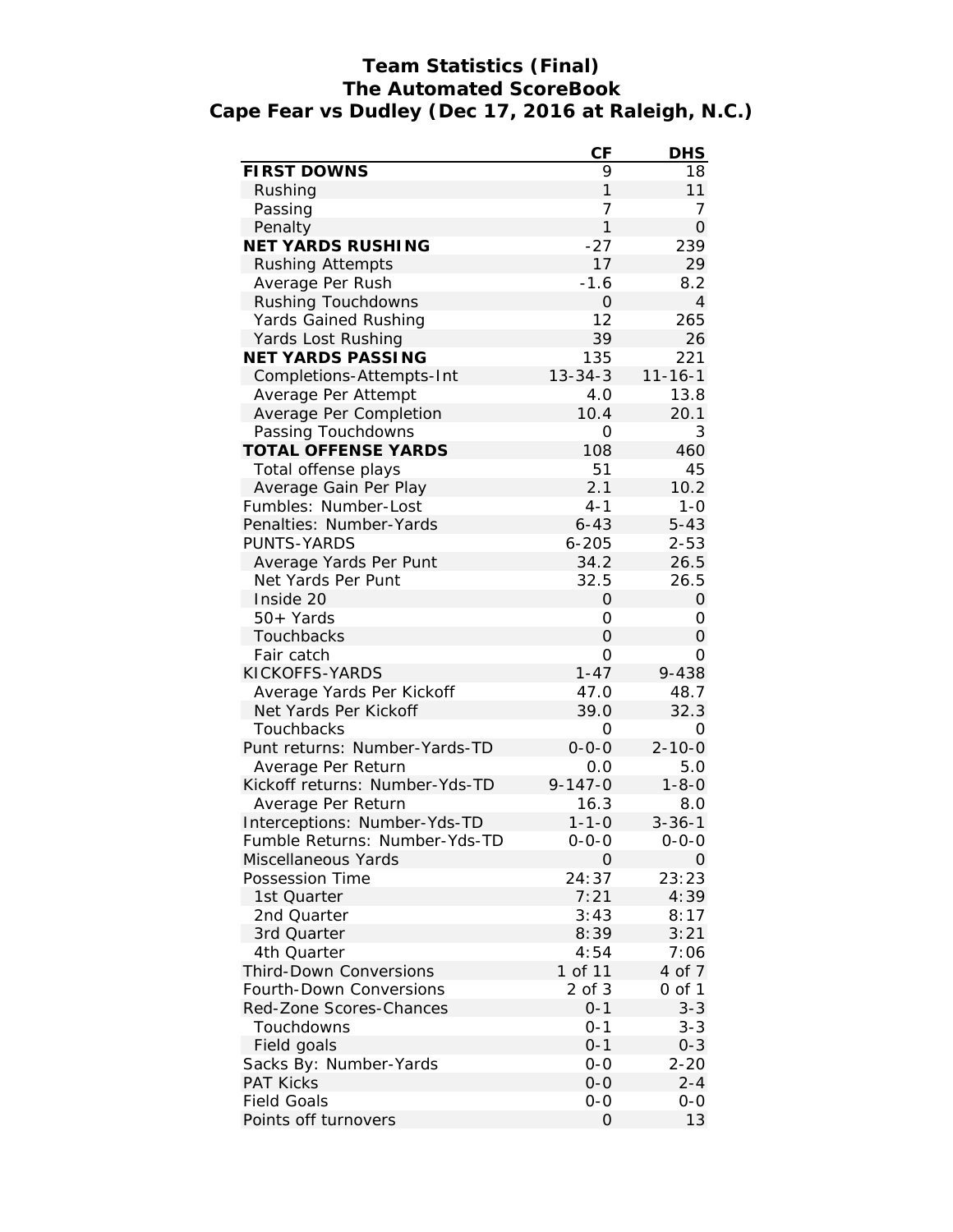# **Individual Statistics (Final) The Automated ScoreBook Cape Fear vs Dudley (Dec 17, 2016 at Raleigh, N.C.)**

# Cape Fear **Cape Fear Dudley**

| Rushing            | No. Gain Loss<br><b>Net</b><br>TD<br>Avg<br>Lg                                                                       | Rushing             | No. Gain Loss<br>Net TD<br>Avg<br>Lg                                                                                                |
|--------------------|----------------------------------------------------------------------------------------------------------------------|---------------------|-------------------------------------------------------------------------------------------------------------------------------------|
| Aaron Lewis        | $\overline{O}$<br>1<br>$\Omega$<br>$\Omega$<br>$\Omega$<br>0.0<br>O                                                  | Zareik Rush         | $\overline{2}$<br>122<br>120<br>1<br>52<br>20.0<br>6                                                                                |
| Donnell Melvin     | 2<br>$-3$<br>1<br>4<br>0<br>1<br>$-1.5$                                                                              | Hendon Hooker       | 12<br>100<br>11<br>89<br>3<br>38<br>7.4                                                                                             |
| <b>TEAM</b>        | $-4.0$<br>1<br>$\mathsf{O}\xspace$<br>$\overline{4}$<br>$-4$<br>0<br>0                                               | Ezra Perkins        | 3<br>24<br>24<br>13<br>8.0<br>$\mathbf 0$<br>0                                                                                      |
| Earlee Melvin      | 3<br>5<br>$-5$<br>$0 - 1.7$<br>$\circ$<br>$\mathbf{O}$                                                               | Thomas Young        | 3<br>17<br>$\mathbf{O}$<br>17<br>11<br>5.7<br>0                                                                                     |
| J. Galloway        | 10<br>11<br>26<br>$-15$<br>O<br>$-1.5$<br>4                                                                          | R. Monroe           | 5<br>$-5$<br>$\Omega$<br>$\mathbf{O}$<br>$-5.0$<br>1<br>$\Omega$                                                                    |
| Totals             | 17<br>$\overline{12}$<br>39<br>$-27$<br>$\overline{O}$<br>$\overline{4}$<br>$-1.6$                                   | Tony Burch          | $\overline{2}$<br>$\overline{2}$<br>8<br>$-1.5$<br>$\overline{4}$<br>$-6$<br>0                                                      |
|                    |                                                                                                                      | Totals              | 265<br>239<br>$\overline{4}$<br>52<br>8.2<br>29<br>26                                                                               |
| Passing            | Long Sack<br>C-A-I<br>Yds<br>TD.                                                                                     | Passing             | $C - A - I$<br>Yds TD Long Sack                                                                                                     |
| J. Galloway        | $12 - 32 - 2$<br>110<br>$\Omega$<br>20<br>2                                                                          | Hendon Hooker       | 3<br>$11 - 16 - 1$<br>221<br>79<br>0                                                                                                |
| Donnell Melvin     | $0 - 1 - 1$<br>$\Omega$<br>$\Omega$<br>$\circ$<br>O                                                                  | Totals              | $\overline{3}$<br>79<br>$\overline{221}$<br>$\Omega$<br>$11 - 16 - 1$                                                               |
| Jackson Parker     | 25<br>25<br>$\Omega$<br>$\overline{O}$<br>$1 - 1 - 0$                                                                |                     |                                                                                                                                     |
| Totals             | $\overline{O}$<br>$\overline{25}$<br>$\overline{2}$<br>$13 - 34 - 3$<br>135                                          |                     |                                                                                                                                     |
| Receiving          | No.<br>Yards<br>ТD<br>Long                                                                                           | Receiving           | Yards<br>TD<br>No.<br>Long                                                                                                          |
| Montell Moore      | 3<br>40<br>$\Omega$<br>20                                                                                            | N. Fitzgerald       | 3<br>$\overline{2}$<br>105<br>79                                                                                                    |
| A.J. Baldwin       | 3<br>38<br>$\mathsf O$<br>16                                                                                         | Jon Zellous         | 3<br>50<br>22<br>$\Omega$                                                                                                           |
| <b>Tyler McCoy</b> | $\overline{2}$<br>13<br>10<br>0                                                                                      | Thomas Young        | 3<br>15<br>$\Omega$<br>10                                                                                                           |
| Tyone Tillman      | $\overline{2}$<br>12<br>0<br>11                                                                                      | Zareik Rush         | $\overline{2}$<br>51<br>1<br>26                                                                                                     |
| Earlee Melvin      | $\overline{2}$<br>$\overline{7}$<br>$\overline{7}$<br>0                                                              | Totals              | 3<br>11<br>221<br>79                                                                                                                |
| Cody Grunden       | 25<br>25<br>$\mathbf{1}$<br>0                                                                                        |                     |                                                                                                                                     |
| Totals             | $\overline{13}$<br>$\overline{O}$<br>$\overline{25}$<br>135                                                          |                     |                                                                                                                                     |
| Punting            | Avg Long In20<br>No.<br>Yds<br>TВ                                                                                    | Punting             | No.<br>Yds<br>Avg_Long_In20<br>TВ                                                                                                   |
| Jackson Parker     | 205<br>34.2<br>6<br>43<br>0<br>$\mathsf{O}\xspace$                                                                   | Myles White         | $\overline{2}$<br>53<br>26.5<br>29<br>$\circ$<br>0                                                                                  |
| Totals             | 205<br>34.2<br>43<br>$\Omega$<br>$\Omega$<br>6                                                                       | Totals              | $\overline{2}$<br>53<br>26.5<br>29<br>$\Omega$<br>$\Omega$                                                                          |
|                    | Punt<br>Kickoff<br>Intercept                                                                                         |                     | Kickoff<br>Punt<br>Intercept                                                                                                        |
| Returns            | Lg No Yds<br>No Yds<br>Lg $No$ Yds<br>Lg                                                                             | Returns             | Lg No Yds<br>No Yds<br>Lg $No$ Yds<br>Lg                                                                                            |
| A.J. Baldwin       | $\overline{78}$<br>$\Omega$<br>$\Omega$<br>$\Omega$<br>$\overline{4}$<br>24<br>$\circ$<br>O<br>0                     | <b>B.</b> Seagraves | 1<br>$\overline{O}$<br>$\overline{O}$<br>$\Omega$<br>$\mathbf 0$<br>1<br>1<br>$\mathbf{O}$<br>0                                     |
| Jordan Ashley      | $\mathbf 0$<br>$\mathsf{O}\xspace$<br>$\mathbf 0$<br>1<br>$\mathbf{1}$<br>0<br>0<br>$\mathsf{O}$<br>1                | Thomas Young        | 9<br>9<br>$\mathbf 0$<br>$\mathsf{O}\xspace$<br>$\Omega$<br>$\mathbf 0$<br>1<br>$\Omega$<br>0                                       |
| Aaron Lewis        | $\overline{O}$<br>$\Omega$<br>$\mathfrak{Z}$<br>22<br>10 <sup>1</sup><br>$\Omega$<br>$\Omega$<br>$\overline{O}$<br>0 | Myles Berry         | $\mathbf 0$<br>$\mathbf 0$<br>$\mathbf 0$<br>$\mathbf 0$<br>$\mathsf{O}\xspace$<br>$\mathbf{1}$<br>$\mathbf{O}$<br>$\mathbf 0$<br>0 |
| Donnell Melvin     | $\mathbf 0$<br>$\overline{2}$<br>0<br>$\Omega$<br>28<br>$\Omega$<br>$\overline{O}$<br>47<br>$\Omega$                 | D.J. Crossen        | 8<br>8<br>$\mathbf{1}$<br>28<br>28<br>$\mathbf{O}$<br>$\Omega$<br>$\Omega$<br>$\mathbf{1}$                                          |
| Totals             | $\overline{0}$<br>$\Omega$<br>$\Omega$<br>9 1 4 7<br>28<br>$\mathbf{1}$<br>$\mathbf{1}$<br>$\mathbf{1}$              | Myles White         | $\overline{O}$<br>$\mathsf O$<br>$\Omega$<br>$\mathbf 0$<br>$\mathsf{O}\xspace$<br>$\mathbf 1$<br>8<br>8<br>0                       |
|                    |                                                                                                                      | Totals              | $\overline{2}$<br>$\overline{8}$<br>3<br>10<br>9<br>$\mathbf{1}$<br>8<br>36<br>28                                                   |
| Field goals        | Time<br>Dist<br>Result<br>Qtr                                                                                        | Field goals         | Dist<br>Result<br>Qtr<br>Time                                                                                                       |
| Kickoffs           | No.<br>Yards<br>TВ<br>OΒ<br>Avg                                                                                      | Kickoffs            | No.<br>Yards<br>Avg<br>TВ<br>OВ                                                                                                     |
| J. Brewington      | 47.0<br>$\Omega$<br>47<br>$\Omega$<br>1                                                                              | K. Patterson        | 9<br>438<br>48.7<br>$\Omega$<br>$\Omega$                                                                                            |
| All-purpose        | KR<br><b>PR</b><br>1R<br>Total<br>Run<br>Rcv                                                                         | All-purpose         | ΚR<br>PR<br>Total<br>Run<br>Rcv<br>IR.                                                                                              |
| A.J. Baldwin       | 38<br>78<br>$\mathcal{O}$<br>$\mathbf{O}$<br>116<br>0                                                                | Zareik Rush         | 120<br>51<br>$\mathbf 0$<br>$\Omega$<br>$\mathbf 0$<br>171                                                                          |
| Donnell Melvin     | $-3$<br>47<br>0<br>44<br>0<br>0                                                                                      | N. Fitzgerald       | 105<br>105<br>0<br>0<br>O<br>0                                                                                                      |
| Montell Moore      | $\Omega$<br>40<br>$\Omega$<br>0<br>40<br>0                                                                           | Hendon Hooker       | 89<br>$\Omega$<br>89<br>$\circ$<br>O<br>0                                                                                           |
| Cody Grunden       | $\Omega$<br>25<br>$\Omega$<br>$\Omega$<br>$\Omega$<br>25                                                             | Jon Zellous         | 50<br>$\Omega$<br>50<br>$\Omega$<br>O<br>$\Omega$                                                                                   |

FUMBLES: Cape Fear-J. Galloway 2-0; Tyone Tillman 1-1; A.J. Baldwin 1-0. Dudley-Tony Burch 1-0.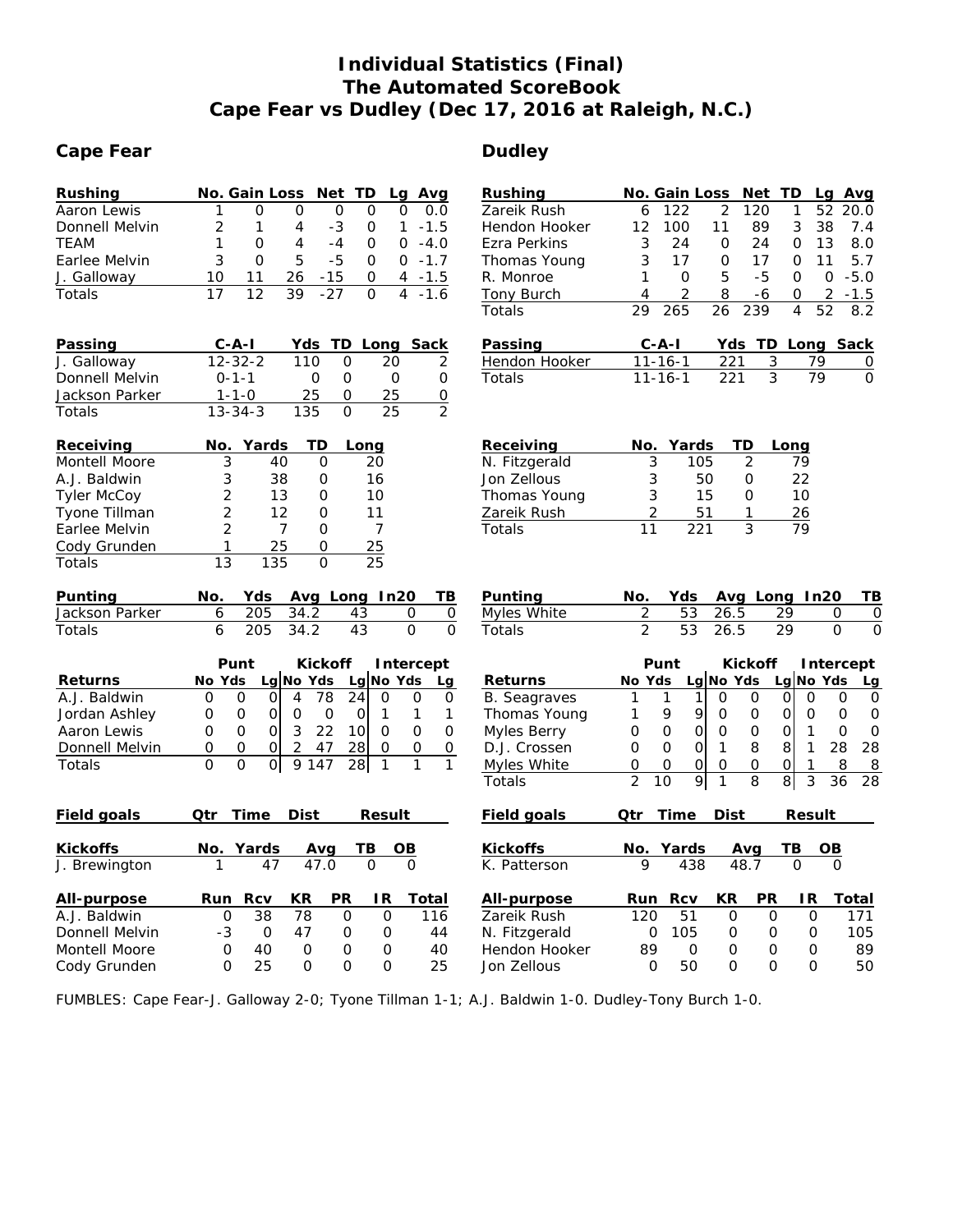#### **Defensive Statistics (Final) The Automated ScoreBook Cape Fear vs Dudley (Dec 17, 2016 at Raleigh, N.C.)**

| #              | Cape Fear                 | Solo           |                 |                 | Ast Total Sacks-Yds | TFL-Yds                  |                | FF FR-Yds | Int-Yds BrUp |                          | <b>Blks</b>    | QBH            |
|----------------|---------------------------|----------------|-----------------|-----------------|---------------------|--------------------------|----------------|-----------|--------------|--------------------------|----------------|----------------|
|                | 53 Milton Mosley          | 4              | 3               | 7               |                     | $2.0 - 12$               |                |           |              |                          |                |                |
| 8              | Marquel Evans             | 3              | $\overline{2}$  | 5               |                     |                          |                |           |              |                          |                |                |
|                | 12 Jaylon Lock            | 1              | 4               | 5               |                     |                          |                |           |              |                          |                |                |
|                | 61 K. Zimmerman           | O              | 5               | 5               |                     | $1.0 - 4$                |                |           |              |                          |                |                |
|                | 44 Darius Jackson         | O              | 5               | 5               | ÷                   | $0.5 - 1$                | $\overline{a}$ |           | ÷            |                          |                |                |
|                | Jordan Ashley             | 3              | $\mathbf{1}$    | $\overline{4}$  |                     |                          |                |           | $0 - 1$      |                          |                |                |
|                | 15 Jackson Parker         | $\overline{2}$ | 2               | 4               |                     | $\overline{\phantom{a}}$ |                |           |              |                          |                |                |
|                | 40 Chris Mathews          | 1              | 3               | $\overline{4}$  |                     |                          |                |           |              |                          |                |                |
|                | 20 A. Blackwell           | O              | 4               | 4               |                     | $0.5 - 3$                |                |           |              |                          |                |                |
|                | 42 Austin Hunt            | $\Omega$       | 3               | 3               |                     | $0.5 - 2$                |                |           |              |                          |                |                |
|                | 58 Josh Jones             | 0              | 3               | 3               |                     | $0.5 - 1$                |                |           |              | $\overline{a}$           |                |                |
|                | 11 Earlee Melvin          | 1              | 0               | $\mathbf{1}$    |                     |                          |                |           |              |                          |                |                |
|                | 22 Kyshawn McLean         | 1              | $\Omega$        | 1               |                     |                          |                |           |              | $\overline{2}$           |                |                |
|                | 21 Cody Grunden           | 0              | $\mathbf{1}$    | $\mathbf{1}$    |                     |                          |                |           |              |                          |                |                |
| 6              | Montell Moore             | 0              | 0               | $\mathbf 0$     |                     |                          |                |           | $1 - 0$      | $\overline{\phantom{a}}$ |                |                |
|                | Totals                    | 16             | $\overline{36}$ | $\overline{52}$ | $0.0 - 0$           | $5.0 - 23$               | $\overline{0}$ | $0-0$     | $1 - 1$      | $\overline{2}$           | $\mathbf{1}$   | $\Omega$       |
|                |                           |                |                 |                 |                     |                          |                |           |              |                          |                |                |
|                |                           |                |                 |                 |                     |                          |                |           |              |                          |                |                |
| #              | Dudley                    | Solo           |                 |                 | Ast Total Sacks-Yds | TFL-Yds                  | FF.            | FR-Yds    | Int-Yds BrUp |                          | <b>Blks</b>    | QBH            |
|                | 12 Nigel Peele            | 3              | 4               | 7               |                     | $0.5 - 1$                |                |           |              |                          |                |                |
|                | 24 Awstyn Williams        | 3              | 3               | 6               | $1.0 - 10$          | $1.5 - 11$               |                |           |              |                          |                |                |
| $\overline{2}$ | <b>B.</b> Seagraves       | 3              | 1               | 4               |                     |                          | $\sim$         | $1 - 0$   |              | 1                        |                |                |
| 5              | Jalan Clinard             | 1              | 3               | $\overline{4}$  |                     | $1.0 - 1$                |                |           |              |                          |                |                |
| 7              | D.J. Crossen              | 3              | 0               | 3               |                     |                          | 1              | ÷,        | $1 - 28$     |                          |                |                |
|                | 21 Landon Johnson         | $\overline{2}$ | $\mathbf{1}$    | 3               |                     |                          |                |           |              |                          |                |                |
|                | 57 Quran Blount           | 1              | $\overline{2}$  | 3               | $0.5 - 5$           | $1.5 - 9$                |                |           |              |                          |                |                |
|                | 15 Patrick Connor         | $\Omega$       | 3               | 3               |                     |                          |                |           |              |                          |                |                |
|                | 11 Zareik Rush            | 2              | 0               | 2               |                     |                          |                |           |              | 1                        |                |                |
|                | 4 Myles Berry             | 1              | $\mathbf{1}$    | $\overline{2}$  |                     |                          |                |           | $1 - 0$      |                          |                |                |
|                | 22 Caleb Matthews         | 0              | $\overline{2}$  | $\overline{2}$  | $0.5 - 5$           | $0.5 - 5$                |                |           |              | 1                        |                |                |
|                | 45 Justice Parrott        | 1              | $\Omega$        | $\mathbf{1}$    |                     |                          | $\mathbf{1}$   |           |              |                          |                |                |
| 6              | Myles White               | 1              | $\overline{O}$  | 1               |                     | $1.0 - 3$                |                |           | $1 - 8$      |                          |                |                |
|                | 83 K. Patterson           |                | $\Omega$        | $\mathbf{1}$    |                     |                          |                |           |              |                          |                |                |
|                | 43 Mark Sannon            |                | $\Omega$        | 1               |                     |                          |                |           |              |                          |                |                |
|                | 56 Bryson Speas<br>Totals | 24             | 0<br>20         | 1<br>44         | $2.0 - 20$          | $6.0 - 30$               | $\overline{2}$ | $1 - 0$   | $3 - 36$     | 4                        | $\overline{O}$ | $\overline{2}$ |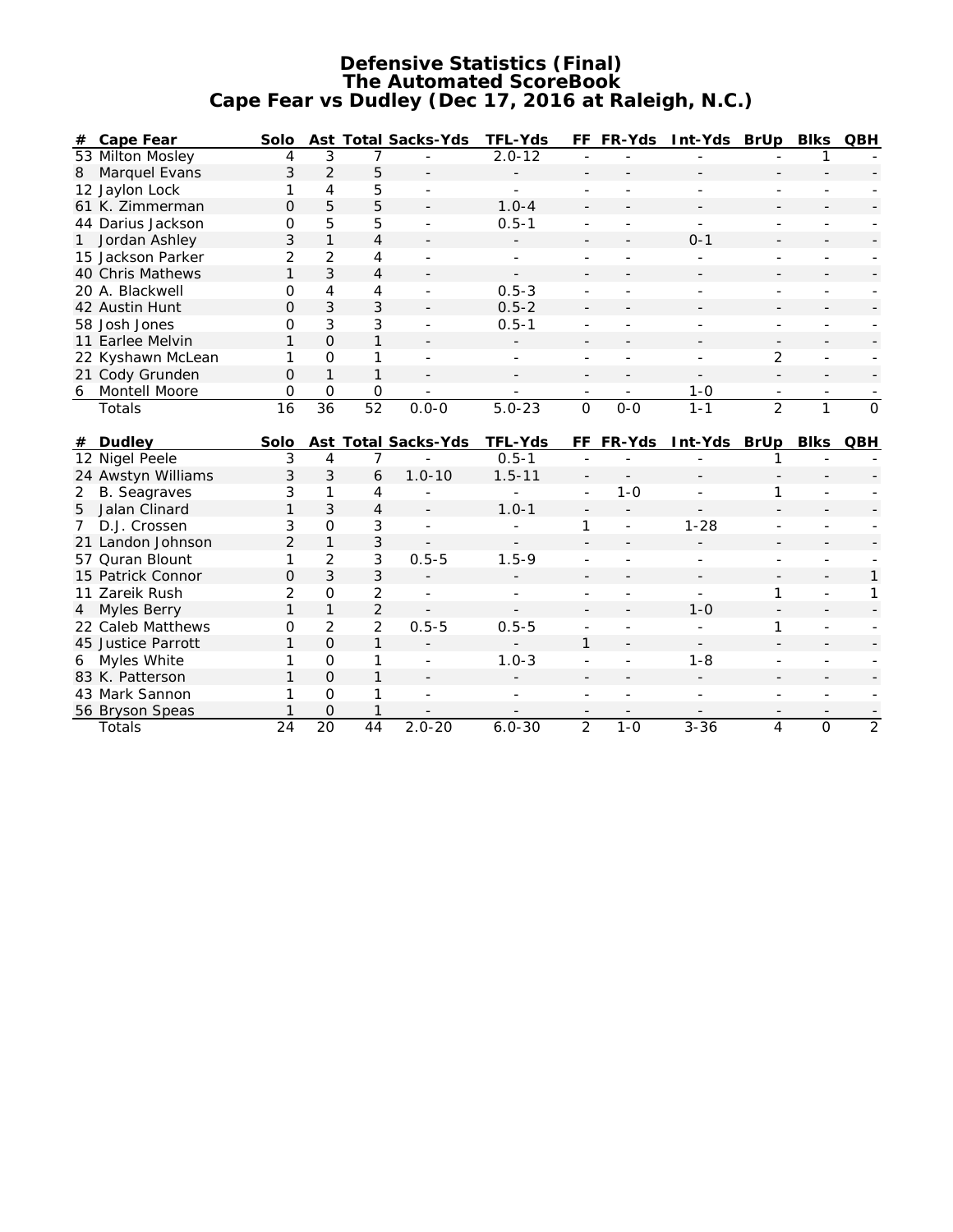# **Participation Report (Final) The Automated ScoreBook Cape Fear vs Dudley (Dec 17, 2016 at Raleigh, N.C.)**

Cape Fear: 1-Jordan Ashley, 2-J. Galloway, 3-A.J. Baldwin, 4-Aaron Lewis, 5-Tyone Tillman, 6-Montell Moore, 8-Marquel Evans, 11-Earlee Melvin, 12-Jaylon Lock, 15-Jackson Parker, 20-A. Blackwell, 21-Cody Grunden, 22-Kyshawn McLean, 24-Donnell Melvin, 28-Tyler McCoy, 40-Chris Mathews, 42-Austin Hunt, 44-Darius Jackson, 53-Milton Mosley, 58-Josh Jones, 61-K. Zimmerman, 83-J. Brewington.

Dudley: 1-Hendon Hooker, 2-B. Seagraves, 3-Thomas Young, 4-Myles Berry, 5-Jalan Clinard, 6-Myles White, 7-D.J. Crossen, 8-N. Fitzgerald, 9-Jon Zellous, 10-Ezra Perkins, 11-Zareik Rush, 12-Nigel Peele, 14-R. Monroe, 15-Patrick Connor, 21-Landon Johnson, 22-Caleb Matthews, 24-Awstyn Williams, 28-Tony Burch, 43-Mark Sannon, 45-Justice Parrott, 56-Bryson Speas, 57-Quran Blount, 83-K. Patterson.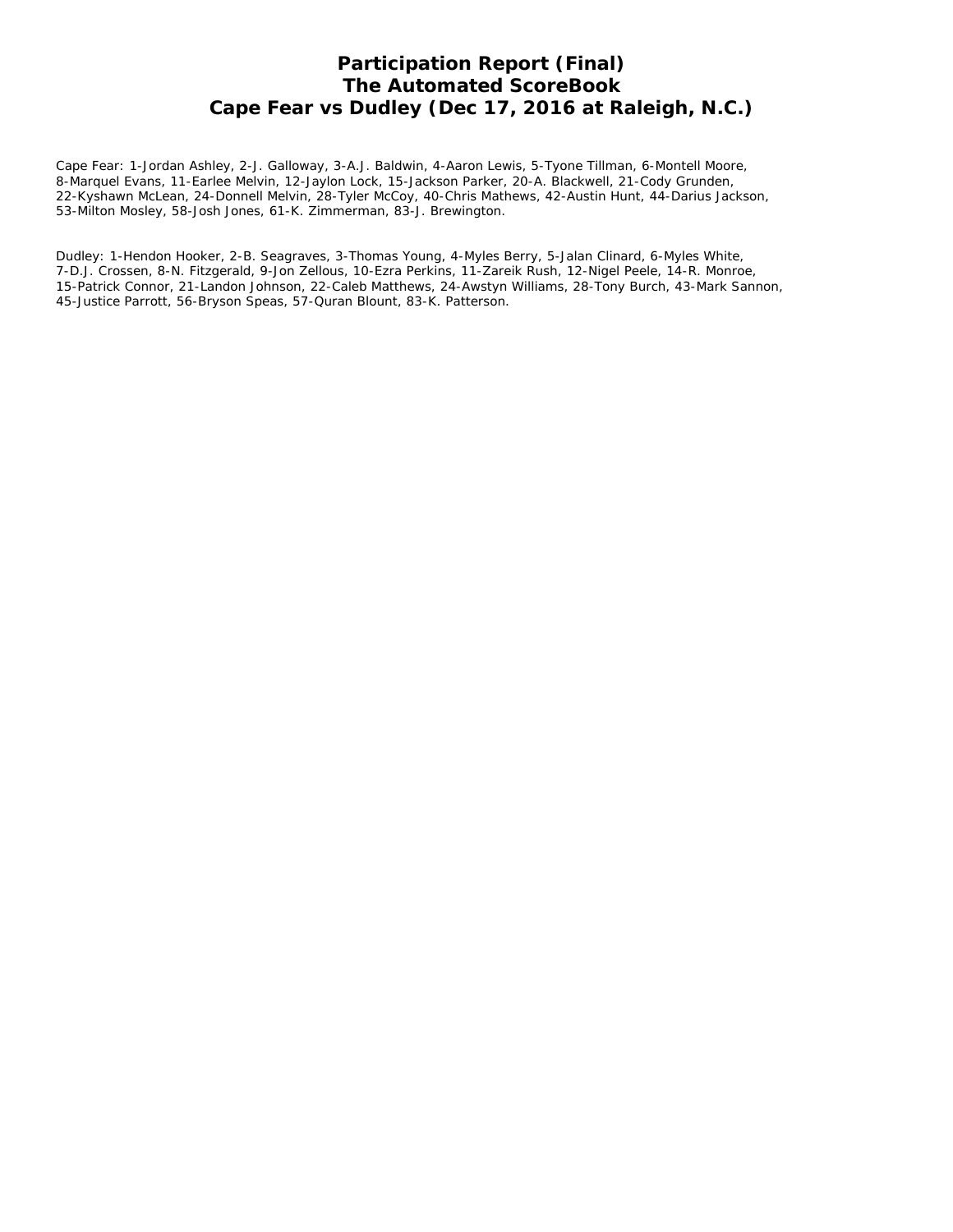# **Drive Chart (By Team) (Final) The Automated ScoreBook Cape Fear vs Dudley (Dec 17, 2016 at Raleigh, N.C.)**

| Drive Started |                 |                 |       | Drive Ended  | Consumed        |       |              |                                       |            |
|---------------|-----------------|-----------------|-------|--------------|-----------------|-------|--------------|---------------------------------------|------------|
| Team          | Otr             | Spot            | Time  | Obtained     | Spot            | Time  | How lost     | Yds<br>РI<br>$\overline{\phantom{a}}$ | <b>TOP</b> |
| CF            | 1st             | G34             | 10:54 | Kickoff      | G <sub>16</sub> | 09:51 | Punt         | 3<br>(18)                             | 1:03       |
| CF            |                 | G25             | 08:34 | Kickoff      | G25             | 07:41 | Fumble       | $2 - 0$                               | 0:53       |
| CF            |                 | G06             | 07:22 | Kickoff      | IG15            | 05:58 | Punt         | - 9<br>3                              | 1:24       |
| CF            |                 | G14             | 03:44 | Interception | W15             | 11:51 | Interception | $12 \overline{ }$<br>$-71$            | 3:53       |
| CF            | 2 <sub>nd</sub> | G35             | 07:43 | Punt         | W30             | 05:48 | Downs        | $-35$<br>10                           | 1:55       |
| CF            |                 | G34             | 04:58 | Kickoff      | G38             | 03:32 | Punt         | $3 - 4$                               | 1:26       |
| CF            |                 | G41             | 00:00 | Kickoff      | G41             | 00:00 | End of half  | - 0<br>0                              | 0:00       |
| CF            | 3rd             | G <sub>26</sub> | 11:51 | Kickoff      | G38             | 09:23 | Punt         | $6 - 12$                              | 2:28       |
| CF            |                 | G20             | 06:51 | Kickoff      | G <sub>18</sub> | 05:57 | Interception | (2)<br>3<br>$\overline{\phantom{a}}$  | 0:54       |
| CF            |                 | G32             | 05:40 | Kickoff      | G33             | 02:00 | Punt         | 4 - 1                                 | 3:40       |
| CF            |                 | G25             | 00:48 | Kickoff      | G13             | 09:45 | Interception | (12)                                  | 3:03       |
| CF.           | 4th             | G25             | 06:21 | Punt         | G20             | 03:42 | Punt         | (5)<br>3<br>$\overline{\phantom{a}}$  | 2:39       |

|                        | 1st             | 2nd     | 3rd   | 4th      | 1st     | 2nd   |                 |
|------------------------|-----------------|---------|-------|----------|---------|-------|-----------------|
| Cape Fear              | ∩tr             | Otr     | Otr   | Otr      | Half    | Half  | Total           |
| Time of possession     | 07:21           | 03:43   | 08:39 | 04:54    | 11:04   | 13:33 | 24:37           |
| 3rd down conversions   | $0 - 3$         | $0 - 3$ | 1 - 4 | $() - 1$ | 0-6     | 1-5   | $1 - 11$        |
| Average field position | G <sub>19</sub> | G36     | G25   | G25      | G27     | G25   | G <sub>26</sub> |
| 4th down conversions   | $1 - 1$         | $1 - 2$ | റ-റ   | 0-0      | $2 - 3$ | 0-0   | $2 - 3$         |

| <b>Drive Started</b> |                 |                 |       | Drive Ended  | Consumed        |       |              |                                       |            |
|----------------------|-----------------|-----------------|-------|--------------|-----------------|-------|--------------|---------------------------------------|------------|
| Team                 | Qtr             | Spot            | Time  | Obtained     | <b>Spot</b>     | Time  | How lost     | Yds<br>РI<br>$\overline{\phantom{0}}$ | <b>TOP</b> |
| <b>DHS</b>           | 1st             | W <sub>21</sub> | 12:00 | Kickoff      | G <sub>00</sub> | 11:00 | *TOUCHDOWN   | - 79<br>3                             | 1:00       |
| <b>DHS</b>           |                 | G <sub>36</sub> | 09:51 | Punt         | IGOO            | 08:39 | *TOUCHDOWN   | $3 - 36$                              | 1:12       |
| <b>DHS</b>           |                 | G25             | 07:41 | Fumble       | G <sub>00</sub> | 07:28 | *TOUCHDOWN   | $2 - 25$                              | 0:13       |
| <b>DHS</b>           |                 | W49             | 05:58 | Punt         | G23             | 03:44 | Interception | $6 - 28$                              | 2:14       |
| <b>DHS</b>           | 2 <sub>nd</sub> | WO8             | 11:51 | Interception | W36             | 07:43 | Punt         | 7 - 28                                | 4:08       |
| <b>DHS</b>           |                 | W30             | 05:48 | Downs        | IGOO            | 05:04 | *TOUCHDOWN   | 4 - 70                                | 0:44       |
| <b>DHS</b>           |                 | W <sub>27</sub> | 03:32 | Punt         | G00             | 00:07 | *TOUCHDOWN   | $9 - 73$                              | 3:25       |
| <b>DHS</b>           | 3rd             | W <sub>21</sub> | 09:23 | Punt         | IGOO            | 06:58 | *TOUCHDOWN   | $5 - 79$                              | 2:25       |
| <b>DHS</b>           |                 | G00             | 05:57 | Interception | IGOO            | 05:57 | *TOUCHDOWN   | $\Omega$<br>- 0                       | 0:00       |
| <b>DHS</b>           |                 | W48             | 02:00 | Punt         | IGOO            | 01:04 | *TOUCHDOWN   | 1 - 52                                | 0:56       |
| <b>DHS</b>           | 4th             | G38             | 09:45 | Interception | G49             | 06:21 | Punt         | 3<br>(11)<br>$\overline{\phantom{a}}$ | 3:24       |
| <b>DHS</b>           |                 | W37             | 03:42 | Punt         | W19             | 00:00 | End of half  | (18)                                  | 3:42       |

|                        | 1st     | 2nd     | 3rd   | 4th      | 1st.    | 2nd          |         |
|------------------------|---------|---------|-------|----------|---------|--------------|---------|
| Dudley                 | ∩tr     | ∩tr     | Otr   | Otr      | Half    | Half         | Total   |
| Time of possession     | 04:39   | 08:17   | 03:21 | 07:06    | 12:56   | 10:27        | 23:23   |
| 3rd down conversions   | $1 - 2$ | $3 - 4$ | 0-0   | $() - 1$ | 4-6     | $\Omega - 1$ | $4 - 7$ |
| Average field position | G48     | W21     | W34   | W49      | W39     | W42          | W40     |
| 4th down conversions   | $0 - 1$ | റ-റ     | റ-റ   | $O-O$    | $0 - 1$ | ೧-೧          | $0 - 1$ |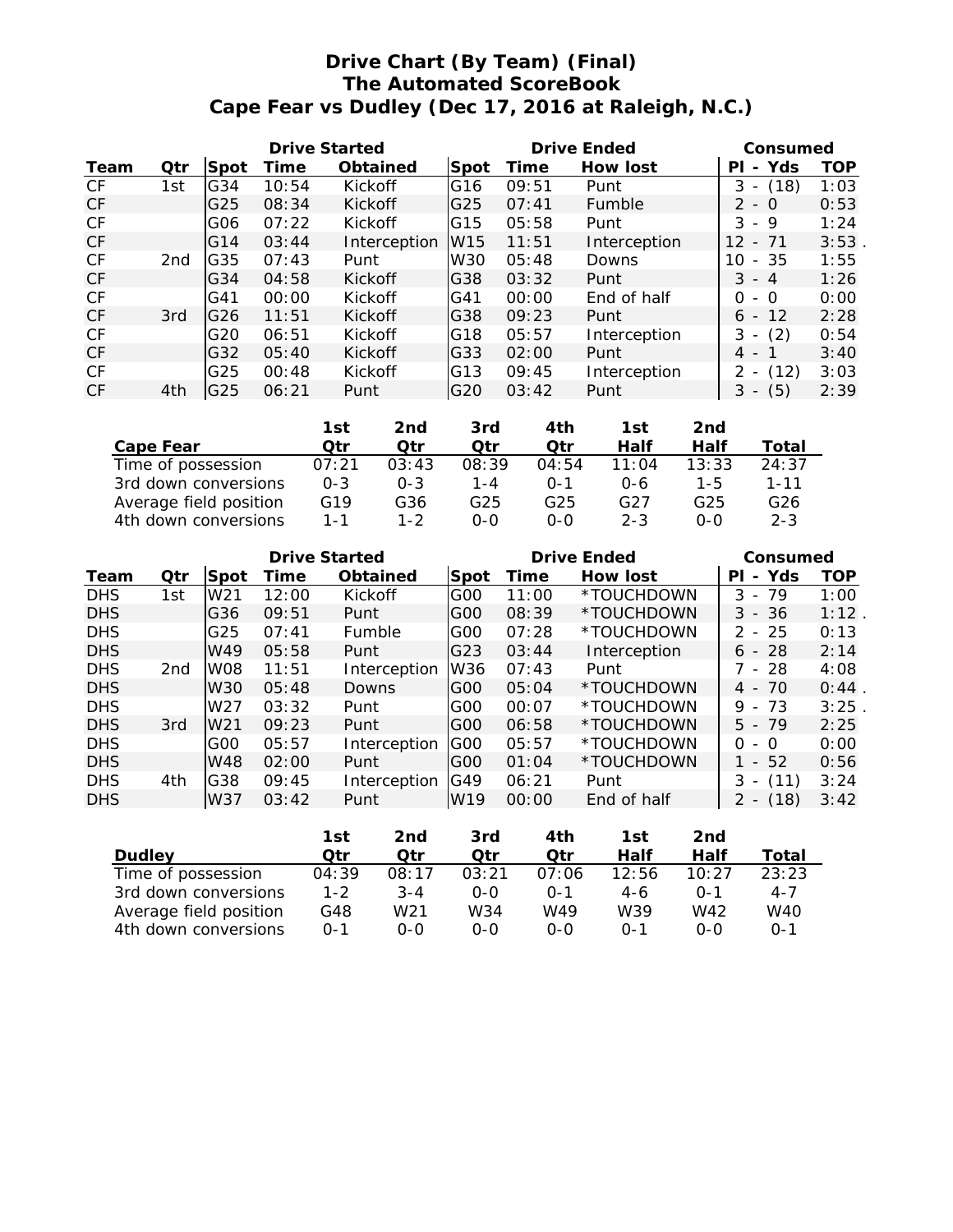# **Drive Chart (By Quarter) (Final) The Automated ScoreBook Cape Fear vs Dudley (Dec 17, 2016 at Raleigh, N.C.)**

|            |     |            | Drive Started |              |                 |       | Drive Ended  | Consumed                                      |            |
|------------|-----|------------|---------------|--------------|-----------------|-------|--------------|-----------------------------------------------|------------|
| Team       | Qtr | Spot       | Time          | Obtained     | Spot            | Time  | How lost     | PI - Yds                                      | <b>TOP</b> |
| <b>DHS</b> | 1st | W21        | 12:00         | Kickoff      | G00             | 11:00 | *TOUCHDOWN   | $3 - 79$                                      | 1:00       |
| <b>CF</b>  |     | G34        | 10:54         | Kickoff      | G16             | 09:51 | Punt         | (18)<br>3<br>$\overline{\phantom{a}}$         | 1:03       |
| <b>DHS</b> |     | G36        | 09:51         | Punt         | G00             | 08:39 | *TOUCHDOWN   | 3<br>36<br>$\overline{\phantom{a}}$           | 1:12       |
| CF         |     | G25        | 08:34         | Kickoff      | G25             | 07:41 | Fumble       | $\overline{2}$<br>$-0$                        | 0:53       |
| <b>DHS</b> |     | G25        | 07:41         | Fumble       | G00             | 07:28 | *TOUCHDOWN   | 2<br>25<br>$\overline{\phantom{a}}$           | 0:13       |
| <b>CF</b>  |     | G06        | 07:22         | Kickoff      | G15             | 05:58 | Punt         | $3 - 9$                                       | 1:24       |
| <b>DHS</b> |     | W49        | 05:58         | Punt         | G23             | 03:44 | Interception | 28<br>$6 -$                                   | 2:14       |
| <b>CF</b>  |     | G14        | 03:44         | Interception | W <sub>15</sub> | 11:51 | Interception | $12 - 71$                                     | 3:53       |
| <b>DHS</b> | 2nd | <b>W08</b> | 11:51         | Interception | W36             | 07:43 | Punt         | $7 -$<br>28                                   | 4:08       |
| <b>CF</b>  |     | G35        | 07:43         | Punt         | <b>W30</b>      | 05:48 | Downs        | 10 <sup>°</sup><br>$-35$                      | 1:55       |
| <b>DHS</b> |     | W30        | 05:48         | Downs        | G00             | 05:04 | *TOUCHDOWN   | 70<br>4 -                                     | 0:44       |
| CF         |     | G34        | 04:58         | Kickoff      | G38             | 03:32 | Punt         | $3 - 4$                                       | 1:26       |
| <b>DHS</b> |     | W27        | 03:32         | Punt         | G00             | 00:07 | *TOUCHDOWN   | 9<br>73<br>$\overline{\phantom{a}}$           | 3:25       |
| <b>CF</b>  |     | G41        | 00:00         | Kickoff      | G41             | 00:00 | End of half  | $0 - 0$                                       | 0:00       |
| CF         | 3rd | G26        | 11:51         | Kickoff      | G38             | 09:23 | Punt         | 12<br>6<br>$\overline{\phantom{a}}$           | 2:28       |
| <b>DHS</b> |     | W21        | 09:23         | Punt         | G00             | 06:58 | *TOUCHDOWN   | 79<br>$5 -$                                   | 2:25       |
| CF         |     | G20        | 06:51         | Kickoff      | G18             | 05:57 | Interception | 3<br>(2)<br>$\overline{\phantom{a}}$          | 0:54       |
| <b>DHS</b> |     | G00        | 05:57         | Interception | G00             | 05:57 | *TOUCHDOWN   | $0 - 0$                                       | 0:00       |
| CF         |     | G32        | 05:40         | Kickoff      | G33             | 02:00 | Punt         | $\mathbf{1}$<br>4<br>$\overline{\phantom{a}}$ | 3:40       |
| <b>DHS</b> |     | W48        | 02:00         | Punt         | G00             | 01:04 | *TOUCHDOWN   | $1 - 52$                                      | 0:56       |
| CF         |     | G25        | 00:48         | Kickoff      | G13             | 09:45 | Interception | 2<br>(12)                                     | 3:03       |
| <b>DHS</b> | 4th | G38        | 09:45         | Interception | G49             | 06:21 | Punt         | $3 -$<br>(11)                                 | 3:24       |
| CF         |     | G25        | 06:21         | Punt         | G20             | 03:42 | Punt         | 3<br>(5)<br>$\overline{\phantom{a}}$          | 2:39       |
| <b>DHS</b> |     | W37        | 03:42         | Punt         | W19             | 00:00 | End of half  | $2 - (18)$                                    | 3:42       |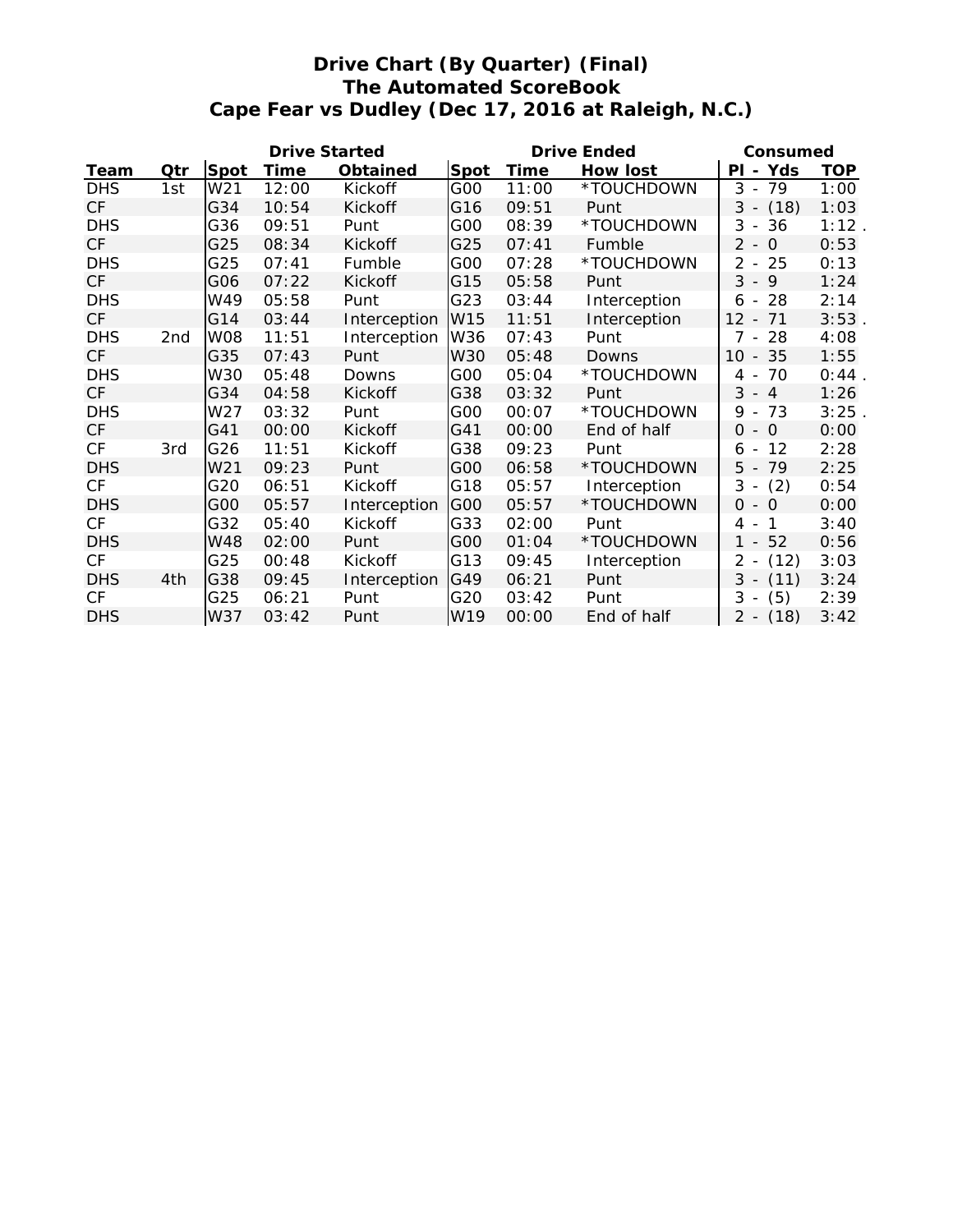#### **Play-by-Play Summary (1st quarter) Cape Fear vs Dudley (Dec 17, 2016 at Raleigh, N.C.)**

| $(8)$ Evans, M.                               | Captains Cape Fear: (2) Galloway-Velazquez, J. (40) Matthews, C.<br>Captains Greensboro Dudley: (25) Stewart, B. (56) Speas, B.                                      |                |
|-----------------------------------------------|----------------------------------------------------------------------------------------------------------------------------------------------------------------------|----------------|
| (55) Wilson, D. (57) Blount, Q.               |                                                                                                                                                                      |                |
|                                               | Cape Fear wins the toss and defers. Cape Fear will kick off and defend                                                                                               |                |
| goal.                                         | the north goal. Greensboro Dudley will receive and defend the south                                                                                                  |                |
| 1-10 CF 40                                    | CF ball on CF40.                                                                                                                                                     |                |
|                                               | J. Brewington kickoff 47 yards to the DHS13, D.J. Crossen return 8 yards to the DHS21 (A.                                                                            |                |
| 1-10 DHS 21                                   | Blackwell; Marquel Evans).<br>Hendon Hooker pass incomplete to Thomas Young.                                                                                         |                |
| 2-10 DHS 21                                   | Thomas Young rush for no gain to the DHS21 (Austin Hunt; Josh Jones).                                                                                                |                |
| 3-10 DHS 21                                   | Hendon Hooker pass complete to N. Fitzgerald for 79 yards to the CFO, 1ST DOWN DHS,                                                                                  | <b>P1</b>      |
|                                               | TOUCHDOWN, clock 11:00.                                                                                                                                              |                |
| $1-G$<br>CF 03                                | K. Patterson kick attempt failed.<br>Dudley 6, Cape Fear 0                                                                                                           |                |
|                                               | 3 plays, 79 yards, 1:06                                                                                                                                              |                |
|                                               | K. Patterson kickoff 50 yards to the CF10, A.J. Baldwin return 24 yards to the CF34 (B.                                                                              |                |
|                                               | Seagraves; Patrick Connor).                                                                                                                                          |                |
| CAPE FEAR drive start at 10:54.<br>1-10 CF 34 | Earlee Melvin rush for loss of 3 yards to the CF31 (Myles White).                                                                                                    |                |
| 2-13 CF 31                                    | J. Galloway sacked for loss of 10 yards to the CF21 (Awstyn Williams), PENALTY CF                                                                                    |                |
|                                               | intentional grounding (J. Galloway) 5 yards to the CF16.                                                                                                             |                |
| 2-28 CF 16<br>3-28 CF 16                      | 3rd and 28.<br>J. Galloway pass incomplete to Montell Moore.                                                                                                         |                |
| 4-28 CF 16                                    | Jackson Parker punt 29 yards to the CF45, Thomas Young return 9 yards to the CF36 (Jaylon                                                                            |                |
|                                               | Lock; Darius Jackson).                                                                                                                                               |                |
|                                               | 3 plays, minus 18 yards, 1:03                                                                                                                                        |                |
| DUDLEY drive start at 09:51.<br>1-10 CF 36    | Ezra Perkins rush for no gain to the CF36 (Milton Mosley).                                                                                                           |                |
| 2-10 CF 36                                    | PENALTY DHS false start 5 yards to the CF41.                                                                                                                         |                |
| 2-15 CF 41                                    | Hendon Hooker pass complete to Jon Zellous for 22 yards to the CF19, 1ST DOWN DHS                                                                                    | P <sub>2</sub> |
|                                               | (Marquel Evans), PENALTY CF holding declined.                                                                                                                        |                |
| 1-10 CF 19<br>1-G CF 03                       | Hendon Hooker rush for 19 yards to the CF0, 1ST DOWN DHS, TOUCHDOWN, clock 08:39.<br>Hendon Hooker pass attempt to Thomas Young good.                                | R3             |
|                                               |                                                                                                                                                                      |                |
|                                               | Dudley 14, Cape Fear O                                                                                                                                               |                |
|                                               | 3 plays, 36 yards, 1:17                                                                                                                                              |                |
|                                               | K. Patterson kickoff 38 yards to the CF22, Aaron Lewis return 3 yards to the CF25 (Awstyn<br>Williams; Landon Johnson).                                              |                |
| CAPE FEAR drive start at 08:34.<br>1-10 CF 25 | J. Galloway rush for loss of 1 yard to the CF24 (Nigel Peele; Jalan Clinard).                                                                                        |                |
| 2-11 CF 24                                    | J. Galloway pass complete to Tyone Tillman for 2 yards to the CF26, fumble forced by D.J.<br>Crossen, fumble by Tyone Tillman recovered by DHS B. Seagraves at CF25. |                |
|                                               | 2 plays, O yards, 0:53                                                                                                                                               |                |
| DUDLEY drive start at 07:41.<br>1-10 CF 25    | Hendon Hooker pass incomplete to N. Fitzgerald (Kyshawn McLean).                                                                                                     |                |
| 2-10 CF 25                                    | Hendon Hooker pass complete to Zareik Rush for 25 yards to the CF0, 1ST DOWN DHS,                                                                                    | Ρ4             |
|                                               | TOUCHDOWN, clock 07:28.                                                                                                                                              |                |
| 1-G CF 03                                     | K. Patterson kick attempt failed (blocked) (blocked by Milton Mosley).                                                                                               |                |
|                                               | Dudley 20, Cape Fear 0<br>2 plays, 25 yards, 0:19                                                                                                                    |                |
|                                               | K. Patterson kickoff 57 yards to the CF3, Aaron Lewis return 9 yards to the CF12 (Awstyn                                                                             |                |
|                                               | Williams), PENALTY CF illegal block 6 yards to the CF6, 1st and 10, CF ball on CF6.                                                                                  |                |
| CAPE FEAR drive start at 07:22.<br>1-10 CF 06 | J. Galloway pass incomplete to Montell Moore.                                                                                                                        |                |
| 2-10 CF 06                                    | J. Galloway pass complete to Montell Moore for 9 yards to the CF15.                                                                                                  |                |
| CF 15<br>3-1                                  | J. Galloway rush for no gain to the CF15 (Zareik Rush).                                                                                                              |                |
| CF 15<br>4-1<br>$4 - 1$                       | Timeout Cape Fear, clock 06:10.                                                                                                                                      |                |
| CF 15                                         | Jackson Parker punt 37 yards to the DHS48, downed.<br>3 plays, 9 yards, 1:24                                                                                         |                |
| DUDLEY drive start at 05:58.                  |                                                                                                                                                                      |                |
| 1-10 DHS 48                                   | DHS ball on DHS49.                                                                                                                                                   |                |
| 1-10 DHS 49<br>1-10 CF 40                     | Hendon Hooker rush for 11 yards to the CF40, 1ST DOWN DHS (Jackson Parker).<br>Hendon Hooker rush for 12 yards to the CF28, 1ST DOWN DHS (Marquel Evans).            | R5<br>R6       |
| 1-10 CF 28                                    | Hendon Hooker rush for loss of 5 yards to the CF33 (Milton Mosley; Austin Hunt).                                                                                     |                |
| 2-15 CF 33                                    | Hendon Hooker pass complete to Thomas Young for 1 yard to the CF32.                                                                                                  |                |
| 3-14 CF 32<br>CF 23<br>4-5                    | Hendon Hooker pass complete to Jon Zellous for 9 yards to the CF23.<br>Timeout Dudley, clock 03:55.                                                                  |                |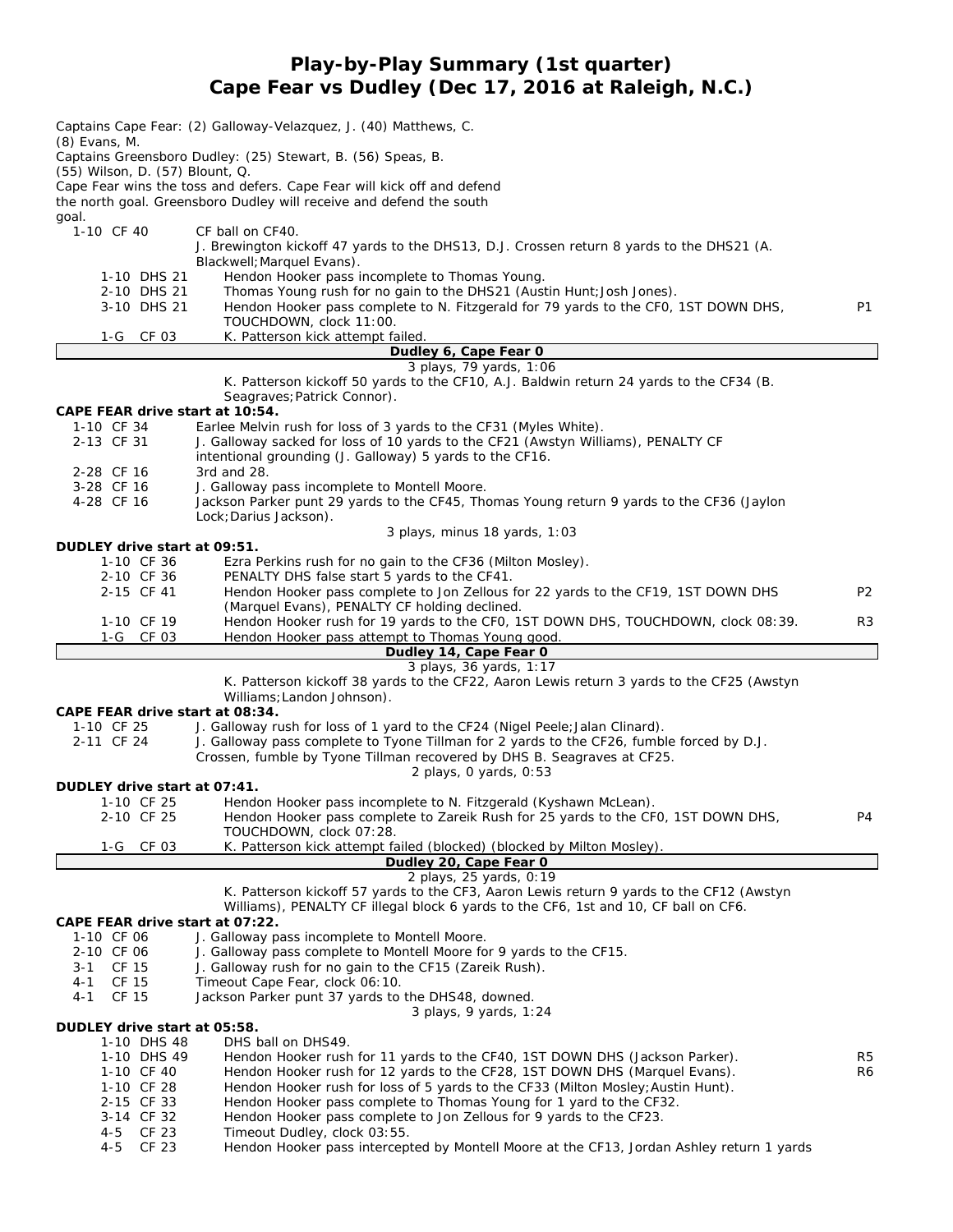#### **Play-by-Play Summary (1st quarter) Cape Fear vs Dudley (Dec 17, 2016 at Raleigh, N.C.)**

to the CF14 (Bryson Speas).

#### *6 plays, 28 yards, 2:14*

| CAPE FEAR drive start at 03:44. |  |  |
|---------------------------------|--|--|
|---------------------------------|--|--|

| 1-10 CF 14  | J. Galloway pass incomplete to A.J. Baldwin.                                            |                |
|-------------|-----------------------------------------------------------------------------------------|----------------|
| 2-10 CF 14  | J. Galloway pass complete to A.J. Baldwin for 16 yards to the CF30, 1ST DOWN CF (B.     | P <sub>1</sub> |
|             | Seagraves).                                                                             |                |
| 1-10 CF 30  | J. Galloway pass complete to Montell Moore for 11 yards to the CF41, 1ST DOWN CF (Myles | P <sub>2</sub> |
|             | Berry; Nigel Peele).                                                                    |                |
|             | Cape Fear injured player (6) Moore, Montell                                             |                |
| 1-10 CF 41  | J. Galloway pass incomplete to A.J. Baldwin (B. Seagraves).                             |                |
| 2-10 CF 41  | J. Galloway pass complete to A.J. Baldwin for 10 yards to the DHS49, 1ST DOWN CF (D.J.  | P <sub>3</sub> |
|             | Crossen).                                                                               |                |
| 1-10 DHS 49 | J. Galloway pass incomplete to Tyone Tillman (Nigel Peele).                             |                |
| 2-10 DHS 49 | J. Galloway pass complete to Earlee Melvin for no gain to the DHS49 (Nigel Peele).      |                |
| 3-10 DHS 49 | J. Galloway pass complete to Tyler McCoy for 3 yards to the DHS46 (Zareik Rush).        |                |
| 4-7 DHS 46  | J. Galloway pass complete to Montell Moore for 20 yards to the DHS26, 1ST DOWN CF.      | P <sub>4</sub> |
| 1-10 DHS 26 | J. Galloway pass incomplete to Tyone Tillman.                                           |                |
| 2-10 DHS 26 | J. Galloway pass complete to Tyone Tillman for 11 yards to the DHS15, 1ST DOWN CF.      | P <sub>5</sub> |
|             | END OF 1st QUARTER: Dudley 20, Cape Fear 0                                              |                |
|             |                                                                                         |                |

|                 |       | Time             |    | 1st Downs |              |  | Conversions |       |             |                   |           |
|-----------------|-------|------------------|----|-----------|--------------|--|-------------|-------|-------------|-------------------|-----------|
| Quarter Summary | Score | Poss             | R. | P         | $\mathsf{X}$ |  | 3rd         | 4th   | Rushina     | Passing           | Penalties |
| Cape Fear       |       | 0.07:04          |    |           |              |  | 0 5 0 5 0-2 | $O-O$ | $4 - (-14)$ | $9 - 15 - 0 - 81$ | 2-11      |
| Dudley          |       | $20 \quad 04:56$ |    |           |              |  | 3 3 0 6 1-2 | O-1   | $6 - 37$    | $5 - 8 - 1 - 136$ | $1 - 5$   |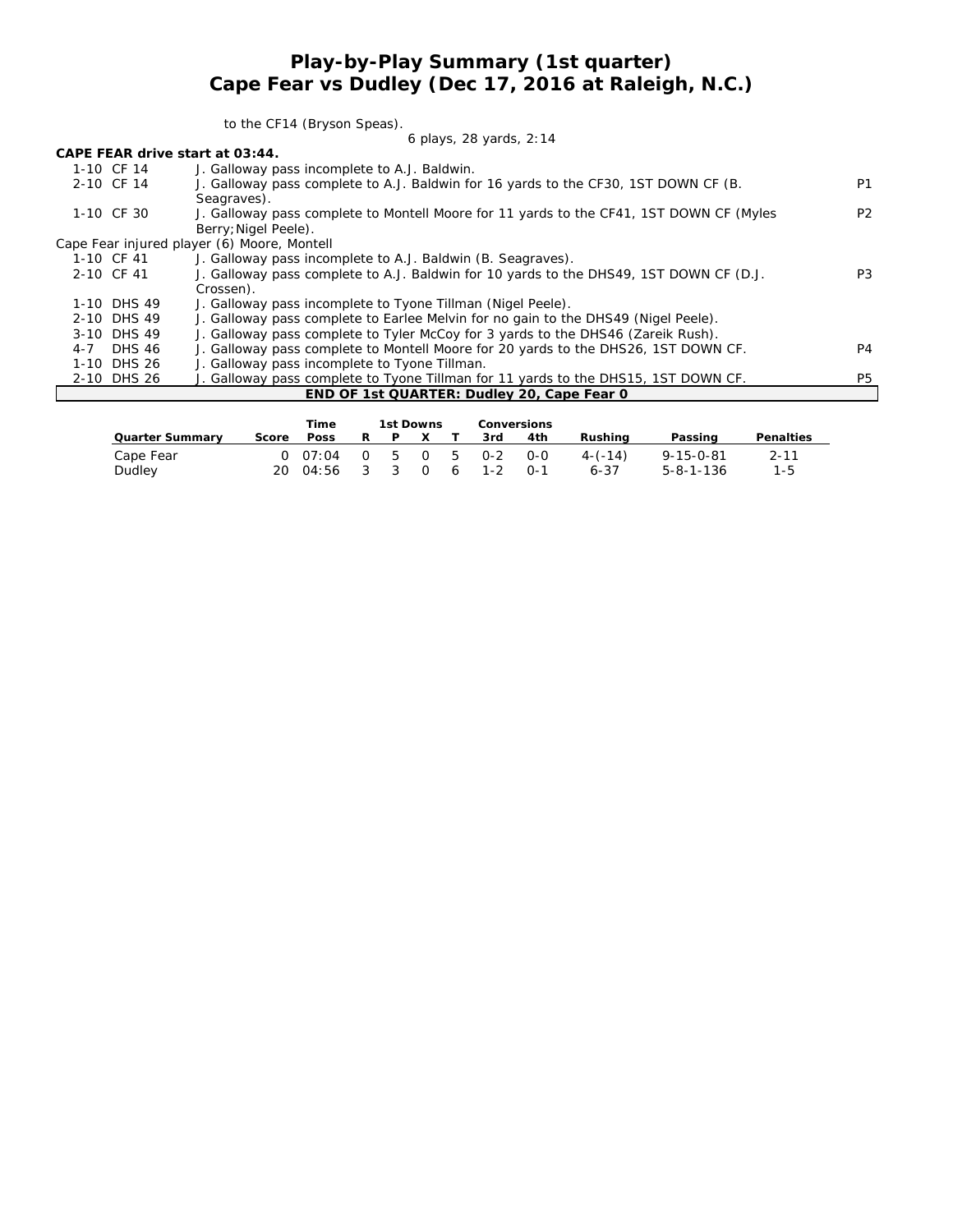#### **Quickie Statistics (1st quarter only) Cape Fear vs Dudley (Dec 17, 2016 at Raleigh, N.C.)**

|                     |                                                                                         | CF                           | <b>DHS</b>                                   |                                                                                  |
|---------------------|-----------------------------------------------------------------------------------------|------------------------------|----------------------------------------------|----------------------------------------------------------------------------------|
|                     | Score                                                                                   | $\mathbf{O}$                 | 20                                           |                                                                                  |
|                     | <b>FIRST DOWNS</b>                                                                      | 5                            | 6                                            |                                                                                  |
|                     | RUSHES-YARDS (NET)                                                                      | $4 - 14$                     | $6 - 37$                                     |                                                                                  |
|                     | PASSING YDS (NET)                                                                       | 81                           | 136                                          |                                                                                  |
|                     | Passes Att-Comp-Int                                                                     | $15 - 9 - 0$                 | $8 - 5 - 1$                                  |                                                                                  |
|                     | TOTAL OFFENSE PLAYS-YARDS                                                               | $19-67$                      | $14 - 173$                                   |                                                                                  |
|                     | Fumble Returns-Yards                                                                    | $0 - 0$                      | $0 - 0$                                      |                                                                                  |
|                     | Punt Returns-Yards                                                                      | $0-0$                        | $1 - 9$                                      |                                                                                  |
|                     | Kickoff Returns-Yards                                                                   | $3 - 36$                     | $1 - 8$                                      |                                                                                  |
|                     | Interception Returns-Yards                                                              | $1 - 1$                      | $0-0$                                        |                                                                                  |
|                     | Punts (Number-Avg)                                                                      | $2 - 33.0$                   | $0 - 0.0$                                    |                                                                                  |
|                     | Fumbles-Lost                                                                            | $1 - 1$                      | $0 - 0$                                      |                                                                                  |
|                     | Penalties-Yards                                                                         | $2 - 11$                     | $1 - 5$                                      |                                                                                  |
|                     | Possession Time                                                                         | 07:04                        | 04:56                                        |                                                                                  |
|                     | Third-Down Conversions                                                                  | $0$ of $3$                   | $1$ of $2$                                   |                                                                                  |
|                     | Fourth-Down Conversions                                                                 | 1 of 1                       | $0$ of $1$                                   |                                                                                  |
| Cape Fear           |                                                                                         | Dudley                       |                                              |                                                                                  |
|                     |                                                                                         |                              |                                              |                                                                                  |
| Rushing             | No. Gain Loss Net TD<br>Lg Avg                                                          | Rushing                      | No. Gain Loss                                | Net TD<br>La<br>Avg                                                              |
| Earlee Melvin       | 3<br>$-3$<br>$\overline{O}$<br>$-3.0$<br>$\mathsf{O}$<br>1<br>0                         | Hendon Hooker                | 5<br>42<br>4                                 | 37<br>19<br>1<br>9.2                                                             |
| J. Galloway         | 3<br>$\mathsf O$<br>11<br>$-11$<br>$0 - 3.7$<br>0                                       | Ezra Perkins<br>Thomas Young | 1<br>0<br>0<br>1<br>$\Omega$<br>$\mathbf{O}$ | $\mathsf{O}\xspace$<br>O<br>O<br>0.0<br>$\mathbf{O}$<br>0<br>$\mathbf{O}$<br>0.0 |
|                     |                                                                                         |                              |                                              |                                                                                  |
| Passing             | Yds TD Long Sack<br>$C - A - I$                                                         | Passing                      | $C-A-I$                                      | Yds TD Long Sack                                                                 |
| J. Galloway         | $9 - 15 - 0$<br>81<br>$\Omega$<br>20<br>1                                               | Hendon Hooker                | $5 - 8 - 1$<br>136                           | 2<br>79<br>$\Omega$                                                              |
|                     |                                                                                         |                              |                                              |                                                                                  |
| Receiving           | No. Yards<br>TD<br>Long                                                                 | Receiving                    | Yards<br>No.                                 | TD<br>Long                                                                       |
| Montell Moore       | 3<br>40<br>0<br>20                                                                      | Jon Zellous                  | 2<br>31                                      | 22<br>0                                                                          |
| A.J. Baldwin        | 2<br>26<br>0<br>16                                                                      | N. Fitzgerald                | 79<br>1                                      | 79<br>1                                                                          |
| Tyone Tillman       | $\overline{c}$<br>12<br>0<br>11                                                         | Zareik Rush                  | 1<br>25                                      | 1<br>25                                                                          |
| <b>Tyler McCoy</b>  | 1<br>3<br>3<br>$\mathbf{O}$                                                             | Thomas Young                 | 1<br>1                                       | $\Omega$<br>1                                                                    |
|                     |                                                                                         |                              |                                              |                                                                                  |
| Punting             | Avg Long In20<br><u>ТВ</u><br>No.<br>Yds                                                | Punting                      | Yds<br>No.                                   | Avg Long In20<br>TВ                                                              |
| Jackson Parker      | 66<br>33.0<br>2<br>37<br>$\Omega$<br>$\Omega$                                           |                              |                                              |                                                                                  |
| Punt Returns        | TD<br>No. Yards                                                                         | Punt Returns                 |                                              |                                                                                  |
|                     | Long                                                                                    | Thomas Young                 | No. Yards<br>ТD<br>Q                         | Long                                                                             |
|                     |                                                                                         |                              |                                              |                                                                                  |
| <b>Kick Returns</b> | TD<br>Yards<br>No.<br>Long                                                              | Kick Returns                 | No. Yards<br>ТD                              | Long                                                                             |
| Aaron Lewis         | 2<br>12<br>0<br>9                                                                       | D.J. Crossen                 | 8                                            | $\Omega$<br>8                                                                    |
| A.J. Baldwin        | 1<br>24<br>0<br>24                                                                      |                              |                                              |                                                                                  |
|                     |                                                                                         |                              |                                              |                                                                                  |
| Tackles             | Total<br>Sacks<br>TFL<br>UA-A                                                           | Tackles                      | UA-A<br>Total                                | Sacks<br>TFL                                                                     |
| Marquel Evans       | 3<br>$2 - 1$<br>0.0<br>0.0                                                              | Awstyn Williams              | $2 - 1$<br>3                                 | 1.0<br>1.0                                                                       |
| Milton Mosley       | $1 - 1$<br>2<br>0.0<br>0.5                                                              | Nigel Peele                  | $1 - 2$<br>3                                 | 0.0<br>0.5                                                                       |
| Austin Hunt         | $0 - 2$<br>$\overline{2}$<br>0.5<br>0.0                                                 | D.J. Crossen                 | $2 - 0$<br>$\overline{c}$                    | 0.0<br>0.0                                                                       |
| Jackson Parker      | $1 - 0$<br>1<br>0.0<br>0.0                                                              | Zareik Rush                  | $\overline{2}$<br>$2 - 0$                    | 0.0<br>0.0                                                                       |
| Time<br>Qtr         | Scoring Play                                                                            |                              |                                              | $V-H$                                                                            |
| 11:00<br>1st        | DHS - N. Fitzgerald 79 yd pass from Hendon Hooker (K. Patterson kick failed), 3-79 1:06 |                              |                                              | $0 - 6$                                                                          |

| ◡ | 1111 E | <b>JUULING FIAY</b>                                                                               | $V = I$  |
|---|--------|---------------------------------------------------------------------------------------------------|----------|
|   |        | 1st 11:00 DHS - N. Fitzgerald 79 yd pass from Hendon Hooker (K. Patterson kick failed), 3-79 1:06 | 0 - 6    |
|   | 08:39  | DHS - Hendon Hooker 19 yd run (Thomas Young pass from Hendon Hooker), 3-36 1:17                   | $0 - 14$ |
|   | 07:28  | DHS - Zareik Rush 25 yd pass from Hendon Hooker (K. Patterson kick blockd), 2-25 0:19             | $0 - 20$ |
|   |        |                                                                                                   |          |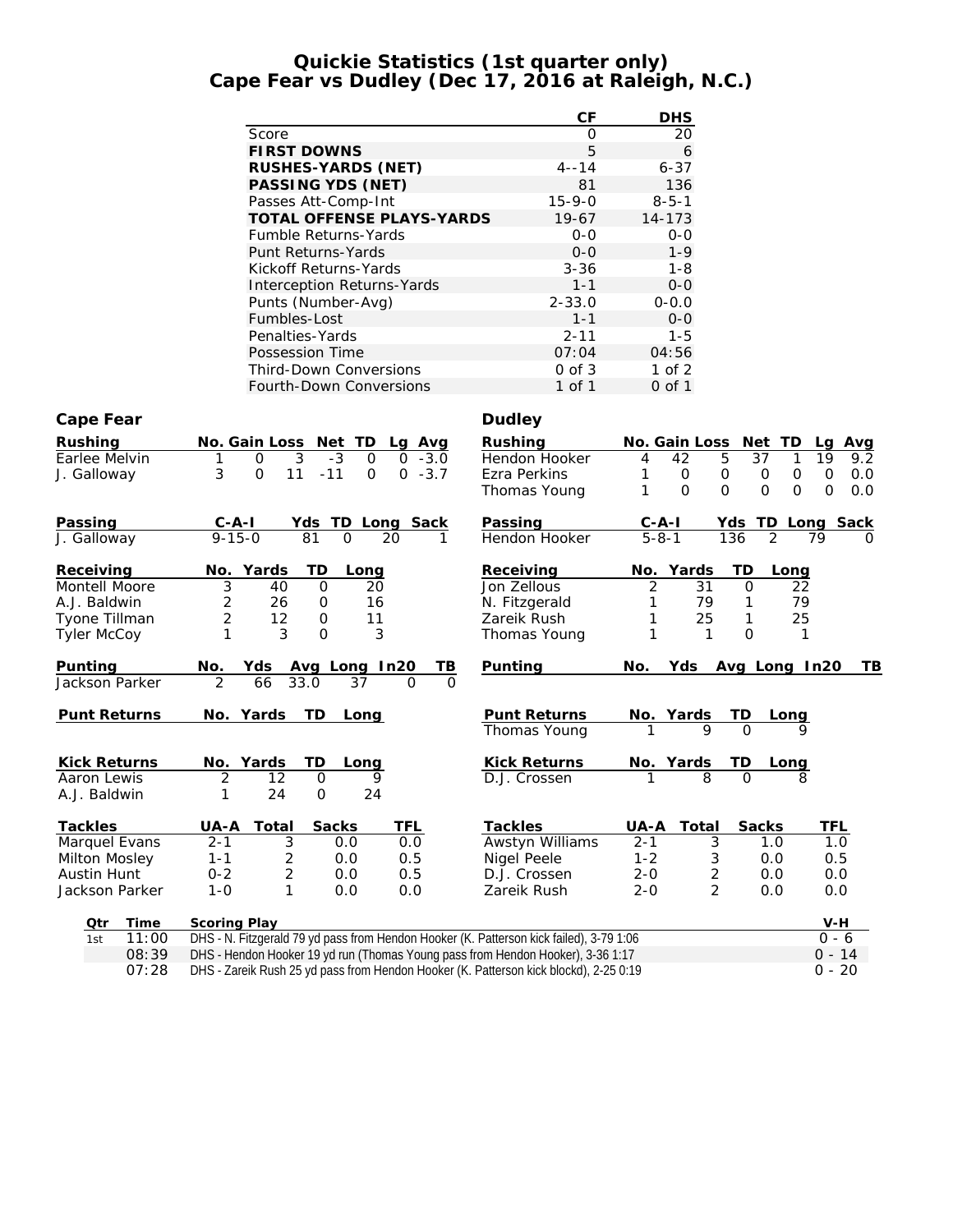### **Play-by-Play Summary (2nd quarter) Cape Fear vs Dudley (Dec 17, 2016 at Raleigh, N.C.)**

- 1-10 DHS 15 Start of 2nd quarter, clock 12:00.
- 1-10 DHS 15 J. Galloway pass intercepted by Myles White at the DHS0, Myles White return 8 yards to the DHS8 (Earlee Melvin).

#### *12 plays, 71 yards, 3:53*

**DUDLEY drive start at 11:51.**

- 1-10 DHS 08 Hendon Hooker rush for 1 yard to the DHS9 (Austin Hunt;Jaylon Lock).
- 2-9 DHS 09 Hendon Hooker rush for 1 yard to the DHS10 (Darius Jackson; Milton Mosley).<br>2-8 DHS 10 Ezra Perkins rush for 13 yards to the DHS23, 1ST DOWN DHS (Marquel Evans
- 3-8 DHS 10 Ezra Perkins rush for 13 yards to the DHS23, 1ST DOWN DHS (Marquel Evans;Jaylon Lock). R7 1-10 DHS 23 Thomas Young rush for 11 yards to the DHS34, 1ST DOWN DHS (Darius Jackson;Chris Mathews) R8
- (Jordan Ashley).
- 1-10 DHS 34 Hendon Hooker rush for 3 yards to the DHS37 (Chris Mathews).
- 2-7 DHS 37 Timeout Dudley, clock 08:42.
- 2-7 DHS 37 Hendon Hooker pass complete to Thomas Young for 4 yards to the DHS41.
- 3-3 DHS 41 PENALTY DHS false start 5 yards to the DHS36.
- 
- 3-8 DHS 36 Hendon Hooker pass incomplete to Thomas Young.<br>4-8 DHS 36 Myles White punt 29 vards to the CF35, out-of-bou Myles White punt 29 yards to the CF35, out-of-bounds.

#### *7 plays, 28 yards, 4:08*

**CAPE FEAR drive start at 07:43.**

1-10 CF 35 J. Galloway pass complete to Tyler McCoy for 10 yards to the CF45, 1ST DOWN CF (D.J. P6 Crossen). 1-10 CF 45 J. Galloway pass incomplete to Tyler McCoy. 2-10 CF 45 J. Galloway rush for 3 yards to the CF48 (Jalan Clinard; Patrick Connor). 3-7 CF 48 J. Galloway pass incomplete to A.J. Baldwin, QB hurry by Patrick Connor. 4-7 CF 48 Jackson Parker pass complete to Cody Grunden for 25 yards to the DHS27, 1ST DOWN CF (B. P7 Seagraves). 1-10 DHS 27 J. Galloway pass incomplete to Montell Moore. 2-10 DHS 27 J. Galloway pass complete to Earlee Melvin for 7 yards to the DHS20 (Nigel Peele), PENALTY CF holding 10 yards to the DHS30. 2-13 DHS 30 2nd and 13. 2-13 DHS 30 J. Galloway pass incomplete to Tyler McCoy. 3-13 DHS 30 J. Galloway pass incomplete to Tyler McCoy, QB hurry by Zareik Rush. 4-13 DHS 30 Timeout Cape Fear, clock 05:52. 4-13 DHS 30 J. Galloway pass incomplete to A.J. Baldwin (Zareik Rush). *10 plays, 35 yards, 1:55* **DUDLEY drive start at 05:48.** 1-10 DHS 30 Thomas Young rush for 6 yards to the DHS36 (Jordan Ashley). 2-4 DHS 36 Ezra Perkins rush for 11 yards to the DHS47, 1ST DOWN DHS (Jackson Parker). R9 1-10 DHS 47 Timeout Dudley, clock 05:19.<br>1-10 DHS 47 Zareik Rush rush for 41 vards Zareik Rush rush for 41 yards to the CF12, 1ST DOWN DHS (Marquel Evans). R10 1-10 CF 12 Hendon Hooker rush for 12 yards to the CF0, 1ST DOWN DHS, TOUCHDOWN, clock 05:04. R11 1-G CF 03 Hendon Hooker pass attempt failed. **Dudley 26, Cape Fear 0** *4 plays, 70 yards, 0:50* K. Patterson kickoff 45 yards to the CF15, A.J. Baldwin return 19 yards to the CF34 (Myles Berry). **CAPE FEAR drive start at 04:58.** 1-10 CF 34 J. Galloway rush for 4 yards to the CF38 (Nigel Peele; Patrick Connor).<br>2-6 CF 38 Earlee Melvin rush for no gain to the CF38 (Quran Blount; Awstyn Willi Earlee Melvin rush for no gain to the CF38 (Quran Blount; Awstyn Williams). 3-6 CF 38 J. Galloway pass incomplete to Tyler McCoy. 4-6 CF 38 Jackson Parker punt 36 yards to the DHS26, B. Seagraves return 1 yards to the DHS27 (Cody Grunden;A. Blackwell). *3 plays, 4 yards, 1:26* **DUDLEY drive start at 03:32.** 1-10 DHS 27 Hendon Hooker pass incomplete to N. Fitzgerald (Kyshawn McLean). 2-10 DHS 27 Zareik Rush rush for loss of 2 yards to the DHS25 (Darius Jackson;Josh Jones). 3-12 DHS 25 Hendon Hooker pass complete to N. Fitzgerald for 19 yards to the DHS44, 1ST DOWN DHS P12 (Jaylon Lock). 1-10 DHS 44 Hendon Hooker pass complete to Jon Zellous for 19 yards to the CF37, 1ST DOWN DHS (Jordan P13 Ashley). 1-10 CF 37 Zareik Rush rush for 4 yards to the CF33 (Chris Mathews; Darius Jackson). 2-6 CF 33 Zareik Rush rush for 25 yards to the CF8, 1ST DOWN DHS (Jordan Ashley; Jaylon Lock). R14<br>1-G CF 08 PENALTY CF substitution infraction 4 yards to the CF4. PENALTY CF substitution infraction 4 yards to the CF4. 1-G CF 04 Hendon Hooker rush for loss of 6 yards to the CF10 (Milton Mosley). 2-G CF 10 Hendon Hooker rush for 3 yards to the CF7 (Milton Mosley). 3-G CF 07 Hendon Hooker pass complete to N. Fitzgerald for 7 yards to the CF0, TOUCHDOWN, clock 00:07. 1-G CF 03 Hendon Hooker pass attempt to Thomas Young good. **Dudley 34, Cape Fear 0** *9 plays, 73 yards, 3:32*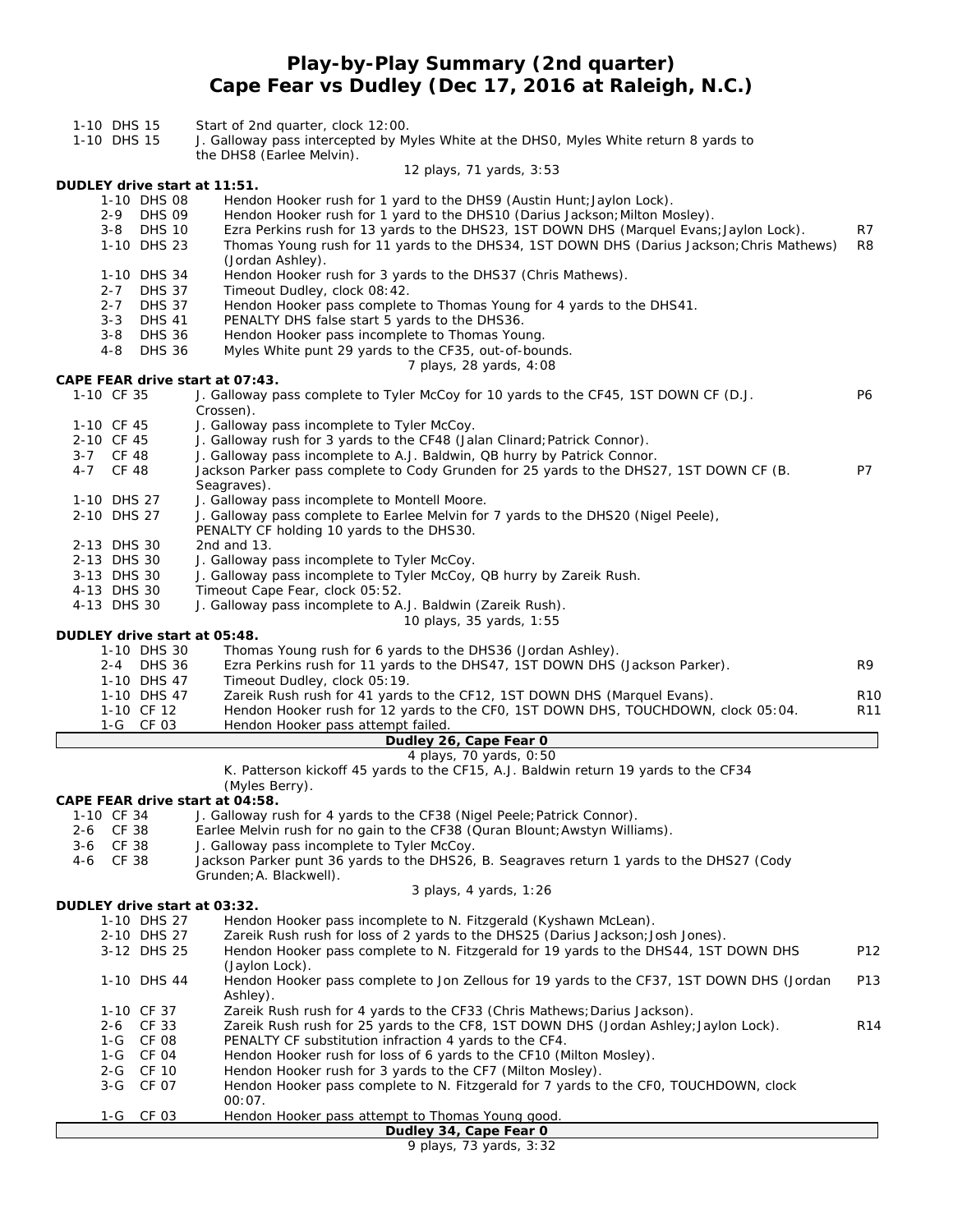## *Play-by-Play Summary (2nd quarter) Cape Fear vs Dudley (Dec 17, 2016 at Raleigh, N.C.)*

K. Patterson kickoff 42 yards to the CF18, A.J. Baldwin return 23 yards to the CF41 (K. Patterson).

**CAPE FEAR drive start at 00:00.**

|                 |       | End of half, clock 00:00. |          |                |           |   |             |         |                                            |                   |           |
|-----------------|-------|---------------------------|----------|----------------|-----------|---|-------------|---------|--------------------------------------------|-------------------|-----------|
|                 |       |                           |          |                |           |   |             |         | END OF 2nd QUARTER: Dudley 34, Cape Fear 0 |                   |           |
|                 |       |                           |          |                |           |   |             |         |                                            |                   |           |
|                 | Time  |                           |          |                | 1st Downs |   | Conversions |         |                                            |                   |           |
| Quarter Summary | Score | Poss                      | R        |                |           |   | 3rd         | 4th     | Rushina                                    | Passing           | Penalties |
| Cape Fear       |       | 0.03:30                   | $\Omega$ | $\overline{2}$ | $\Omega$  | 2 | $0 - 3$     | $1 - 2$ | $3 - 7$                                    | $3 - 11 - 1 - 42$ | $2 - 14$  |
| Dudley          | 14    | 08:30                     | 6        |                |           |   |             | 0-0     | 14-123                                     | $4 - 6 - 0 - 49$  | 1-5       |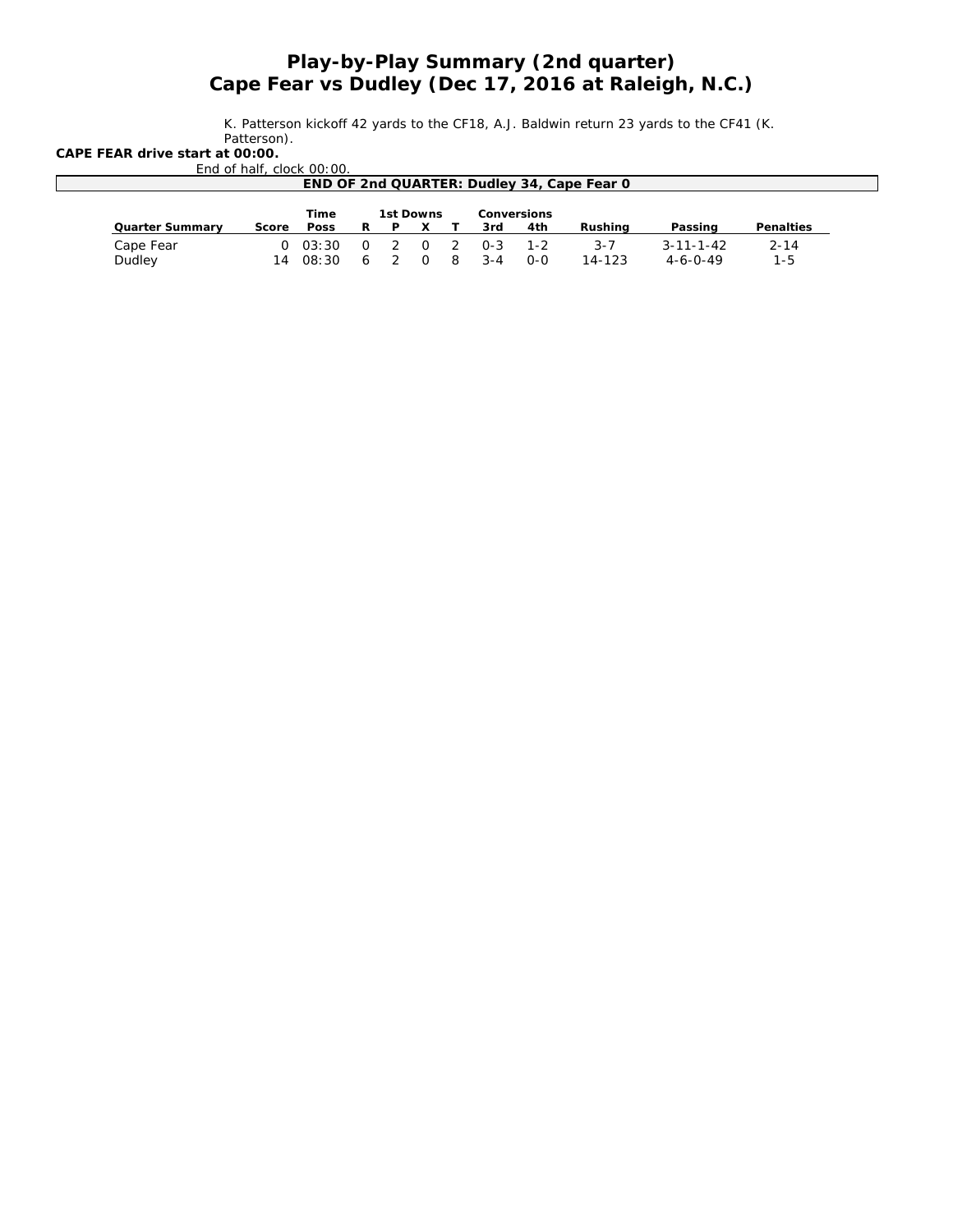#### **Quickie Statistics (2nd quarter only) Cape Fear vs Dudley (Dec 17, 2016 at Raleigh, N.C.)**

|                     |                                                                                                    | CF                  | <b>DHS</b>                                 |                  |
|---------------------|----------------------------------------------------------------------------------------------------|---------------------|--------------------------------------------|------------------|
|                     | Score                                                                                              | $\mathbf 0$         | 14                                         |                  |
|                     | <b>FIRST DOWNS</b>                                                                                 | $\overline{2}$      | $\,8\,$                                    |                  |
|                     | RUSHES-YARDS (NET)                                                                                 | $3 - 7$             | 14-123                                     |                  |
|                     | PASSING YDS (NET)                                                                                  | 42                  | 49                                         |                  |
|                     | Passes Att-Comp-Int                                                                                | $11 - 3 - 1$        | $6 - 4 - 0$                                |                  |
|                     | TOTAL OFFENSE PLAYS-YARDS                                                                          | $14 - 49$           | 20-172                                     |                  |
|                     | Fumble Returns-Yards<br>Punt Returns-Yards                                                         | $0 - 0$<br>$0 - 0$  | $O-O$<br>$1 - 1$                           |                  |
|                     | Kickoff Returns-Yards                                                                              | $2 - 42$            | $0-0$                                      |                  |
|                     | <b>Interception Returns-Yards</b>                                                                  | $O-O$               | $1 - 8$                                    |                  |
|                     | Punts (Number-Avg)                                                                                 | $1 - 36.0$          | $1 - 29.0$                                 |                  |
|                     | Fumbles-Lost                                                                                       | $0 - 0$             | $0-0$                                      |                  |
|                     | Penalties-Yards                                                                                    | $2 - 14$            | $1 - 5$                                    |                  |
|                     | Possession Time                                                                                    | 03:30               | 08:30                                      |                  |
|                     | Third-Down Conversions                                                                             | $0$ of $3$          | 3 of 4                                     |                  |
|                     | Fourth-Down Conversions                                                                            | 1 of 2              | $0$ of $0$                                 |                  |
| Cape Fear           |                                                                                                    | Dudley              |                                            |                  |
| Rushing             |                                                                                                    | Rushing             |                                            | Lg Avg           |
| J. Galloway         | No. Gain Loss Net TD<br>Avg<br>Lq<br>2<br>7<br>$\overline{3.5}$<br>7<br>0<br>0<br>4                | Zareik Rush         | No. Gain Loss Net TD<br>2<br>4<br>70<br>68 | 0<br>41<br>17.0  |
| Earlee Melvin       | $\mathsf{O}$<br>1<br>$\mathsf O$<br>$\mathbf{O}$<br>$\overline{0}$<br>0<br>0.0                     | Ezra Perkins        | $\overline{2}$<br>24<br>24<br>0            | 13 12.0<br>0     |
|                     |                                                                                                    | Thomas Young        | $\overline{2}$<br>17<br>17<br>0            | 0<br>11<br>8.5   |
|                     |                                                                                                    | Hendon Hooker       | 20<br>14<br>6<br>6                         | 12<br>2.3<br>1   |
| Passing             | TD Long Sack<br>$C-A-I$<br>Yds                                                                     | Passing             | C-A-I                                      | Yds TD Long Sack |
| J. Galloway         | $2 - 10 - 1$<br>$\mathsf{O}$<br>17<br>10<br>0                                                      | Hendon Hooker       | $4 - 6 - 0$<br>49                          | 19<br>$\Omega$   |
| Jackson Parker      | 25<br>$1 - 1 - 0$<br>25<br>$\mathbf{O}$<br>0                                                       |                     |                                            |                  |
| Receiving           | Yards<br>TD<br>No.<br>Long                                                                         | Receiving           | No. Yards<br>TD<br>Long                    |                  |
| Cody Grunden        | 25<br>0<br>25                                                                                      | N. Fitzgerald       | 2<br>26<br>1                               | 19               |
| <b>Tyler McCoy</b>  | 10<br>0<br>10<br>1                                                                                 | Jon Zellous         | 19<br>0<br>1                               | 19               |
| Earlee Melvin       | 7<br>O<br>7<br>1                                                                                   | Thomas Young        | 4<br>0<br>1                                | 4                |
| Punting             | No.<br>Yds Avg Long In20<br>TB                                                                     | Punting             | No.<br>Yds<br>Avg Long In20                | TВ               |
| Jackson Parker      | 36<br>36.0<br>36<br>0<br>1<br>0                                                                    | Myles White         | 29<br>29.0<br>1<br>29                      | $\Omega$<br>0    |
| Punt Returns        | No. Yards<br>TD.<br>Long                                                                           | Punt Returns        | ID<br>No. Yards<br>Long                    |                  |
|                     |                                                                                                    | <b>B.</b> Seagraves | $\Omega$                                   |                  |
| <b>Kick Returns</b> | No.<br>Yards<br>TD.<br>Long                                                                        | Kick Returns        | TD<br>No. Yards<br>Long                    |                  |
| A.J. Baldwin        | 2<br>42<br>$\Omega$<br>23                                                                          |                     |                                            |                  |
| Tackles             | <b>TFL</b><br>Total<br>Sacks<br>UA-A                                                               | Tackles             | Total<br>Sacks<br>UA-A                     | <b>TFL</b>       |
| Jordan Ashley       | $3 - 1$<br>0.0<br>0.0<br>4                                                                         | Nigel Peele         | 2<br>$1 - 1$<br>0.0                        | 0.0              |
| Jaylon Lock         | $1 - 3$<br>0.0<br>4<br>0.0                                                                         | Patrick Connor      | $0 - 2$<br>$\overline{\mathbf{c}}$<br>0.0  | 0.0              |
| Darius Jackson      | 0.5<br>$0 - 4$<br>0.0<br>4                                                                         | Myles Berry         | $1 - 0$<br>1<br>0.0                        | 0.0              |
| Milton Mosley       | 3<br>$2 - 1$<br>0.0<br>1.0                                                                         | D.J. Crossen        | $1 - 0$<br>1<br>0.0                        | 0.0              |
| Time<br>Qtr         | Scoring Play                                                                                       |                     |                                            | V-H              |
| 11:00<br>1st        | DHS - N. Fitzgerald 79 yd pass from Hendon Hooker (K. Patterson kick failed), 3-79 1:06            |                     |                                            | $0 - 6$          |
| 08:39               | DHS - Hendon Hooker 19 yd run (Thomas Young pass from Hendon Hooker), 3-36 1:17                    |                     |                                            | $0 - 14$         |
| 07:28               | DHS - Zareik Rush 25 yd pass from Hendon Hooker (K. Patterson kick blockd), 2-25 0:19              |                     |                                            | $0 - 20$         |
| 05:04<br>2nd        | DHS - Hendon Hooker 12 yd run (Hendon Hooker pass failed), 4-70 0:50                               |                     |                                            | $0 - 6$          |
| 00:07               | DHS - N. Fitzgerald 7 yd pass from Hendon Hooker (Thomas Young pass from Hendon Hooker), 9-73 3:32 |                     |                                            | $0 - 14$         |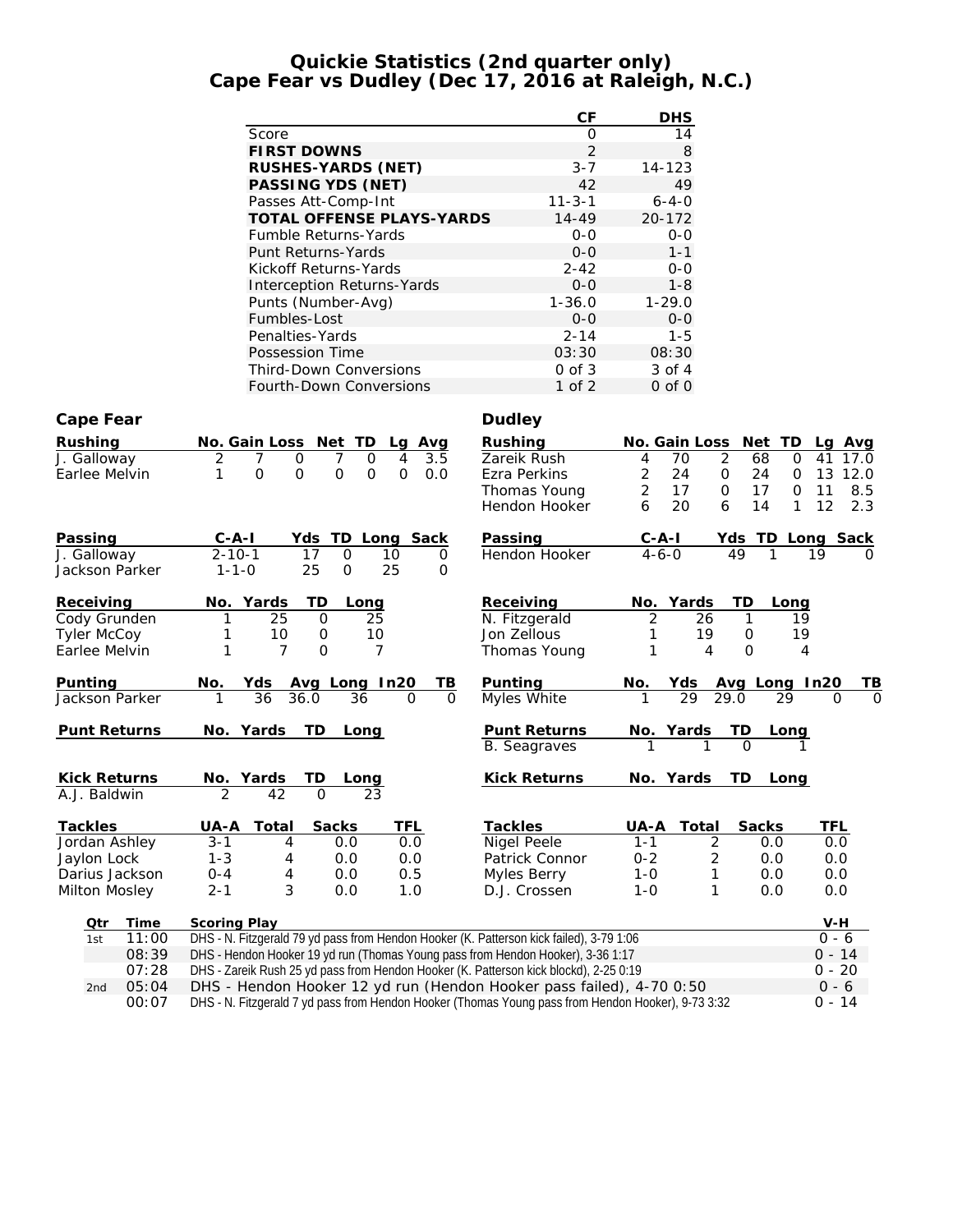## **Play-by-Play Summary (3rd quarter) Cape Fear vs Dudley (Dec 17, 2016 at Raleigh, N.C.)**

|                                                                | Start of 3rd quarter, clock 12:00, DHS ball on DHS40.                                                                         |                       |              |                     |                |                        |                              |                                                                        |                                                                                           |           |                 |
|----------------------------------------------------------------|-------------------------------------------------------------------------------------------------------------------------------|-----------------------|--------------|---------------------|----------------|------------------------|------------------------------|------------------------------------------------------------------------|-------------------------------------------------------------------------------------------|-----------|-----------------|
|                                                                |                                                                                                                               |                       |              |                     |                |                        |                              |                                                                        | K. Patterson kickoff 46 yards to the CF14, A.J. Baldwin return 10 yards to the CF24,      |           |                 |
|                                                                |                                                                                                                               |                       |              |                     |                |                        |                              |                                                                        | fumble forced by Justice Parrott, fumble by A.J. Baldwin recovered by CF Jackson Parker   |           |                 |
|                                                                | at CF26.                                                                                                                      |                       |              |                     |                |                        |                              |                                                                        |                                                                                           |           |                 |
| CAPE FEAR drive start at 11:51, CF ball on CF26.<br>1-10 CF 26 | TEAM rush for loss of 4 yards to the CF22.                                                                                    |                       |              |                     |                |                        |                              |                                                                        |                                                                                           |           |                 |
| 2-14 CF 22                                                     | J. Galloway pass complete to A.J. Baldwin for 12 yards to the CF34 (Nigel Peele).                                             |                       |              |                     |                |                        |                              |                                                                        |                                                                                           |           |                 |
| 3-2 CF 34                                                      | J. Galloway rush for 4 yards to the CF38, 1ST DOWN CF (Awstyn Williams).                                                      |                       |              |                     |                |                        |                              |                                                                        |                                                                                           |           | R8              |
| 1-10 CF 38                                                     | J. Galloway pass incomplete to A.J. Baldwin.                                                                                  |                       |              |                     |                |                        |                              |                                                                        |                                                                                           |           |                 |
| 2-10 CF 38                                                     | J. Galloway rush for no gain to the CF38 (Nigel Peele; Caleb Matthews).                                                       |                       |              |                     |                |                        |                              |                                                                        |                                                                                           |           |                 |
| 3-10 CF 38                                                     | J. Galloway pass incomplete to Montell Moore (Caleb Matthews).                                                                |                       |              |                     |                |                        |                              |                                                                        |                                                                                           |           |                 |
| 4-10 CF 38                                                     | Jackson Parker punt 41 yards to the DHS21, downed.                                                                            |                       |              |                     |                |                        |                              |                                                                        |                                                                                           |           |                 |
| DUDLEY drive start at 09:23.                                   |                                                                                                                               |                       |              |                     |                |                        | 6 plays, 12 yards, 2:28      |                                                                        |                                                                                           |           |                 |
| 1-10 DHS 21                                                    | Zareik Rush rush for no gain to the DHS21 (Milton Mosley).                                                                    |                       |              |                     |                |                        |                              |                                                                        |                                                                                           |           |                 |
| 2-10 DHS 21                                                    |                                                                                                                               |                       |              |                     |                |                        |                              |                                                                        | Hendon Hooker pass complete to Zareik Rush for 26 yards to the DHS47, 1ST DOWN DHS        |           | P <sub>15</sub> |
|                                                                | (Kyshawn McLean), PENALTY CF face mask 5 yards to the CF48.                                                                   |                       |              |                     |                |                        |                              |                                                                        |                                                                                           |           |                 |
| 1-5 CF 48                                                      | 1st and 10.                                                                                                                   |                       |              |                     |                |                        |                              |                                                                        |                                                                                           |           |                 |
| 1-10 CF 48                                                     |                                                                                                                               |                       |              |                     |                |                        |                              | Hendon Hooker rush for no gain to the CF48 (Josh Jones; K. Zimmerman). |                                                                                           |           |                 |
| 2-10 CF 48                                                     |                                                                                                                               |                       |              |                     |                |                        |                              |                                                                        | Hendon Hooker pass complete to Thomas Young for 10 yards to the CF38, 1ST DOWN DHS (A.    |           | P <sub>16</sub> |
|                                                                | Blackwell; K. Zimmerman).                                                                                                     |                       |              |                     |                |                        |                              |                                                                        |                                                                                           |           |                 |
| 1-10 CF 38                                                     |                                                                                                                               |                       |              |                     |                |                        |                              |                                                                        | Hendon Hooker rush for 38 yards to the CFO, 1ST DOWN DHS, TOUCHDOWN, clock 06:58.         |           | R <sub>17</sub> |
| 1-G CF 03                                                      | Hendon Hooker pass attempt failed.                                                                                            |                       |              |                     |                | Dudley 40, Cape Fear 0 |                              |                                                                        |                                                                                           |           |                 |
|                                                                |                                                                                                                               |                       |              |                     |                |                        | 5 plays, 79 yards, 2:32      |                                                                        |                                                                                           |           |                 |
|                                                                |                                                                                                                               |                       |              |                     |                |                        |                              |                                                                        | K. Patterson kickoff 50 yards to the CF10, Aaron Lewis return 10 yards to the CF20 (Jalan |           |                 |
|                                                                | Clinard).                                                                                                                     |                       |              |                     |                |                        |                              |                                                                        |                                                                                           |           |                 |
| CAPE FEAR drive start at 06:51.                                |                                                                                                                               |                       |              |                     |                |                        |                              |                                                                        |                                                                                           |           |                 |
| 1-10 CF 20                                                     | Earlee Melvin rush for loss of 2 yards to the CF18 (Awstyn Williams; Jalan Clinard).                                          |                       |              |                     |                |                        |                              |                                                                        |                                                                                           |           |                 |
| 2-12 CF 18<br>3-12 CF 18                                       | J. Galloway pass incomplete to Earlee Melvin.                                                                                 |                       |              |                     |                |                        |                              |                                                                        |                                                                                           |           |                 |
|                                                                | J. Galloway pass intercepted by D.J. Crossen at the CF28, D.J. Crossen return 28 yards to<br>the CF0, TOUCHDOWN, clock 05:57. |                       |              |                     |                |                        |                              |                                                                        |                                                                                           |           |                 |
|                                                                |                                                                                                                               |                       |              |                     |                |                        | 3 plays, minus 2 yards, 0:54 |                                                                        |                                                                                           |           |                 |
| 1-G CF 03                                                      | K. Patterson kick attempt good.                                                                                               |                       |              |                     |                |                        |                              |                                                                        |                                                                                           |           |                 |
|                                                                |                                                                                                                               |                       |              |                     |                | Dudley 47, Cape Fear 0 |                              |                                                                        |                                                                                           |           |                 |
|                                                                |                                                                                                                               |                       |              |                     |                |                        |                              |                                                                        | K. Patterson kickoff 56 yards to the CF4, Donnell Melvin return 28 yards to the CF32      |           |                 |
|                                                                | (Landon Johnson).                                                                                                             |                       |              |                     |                |                        |                              |                                                                        |                                                                                           |           |                 |
| CAPE FEAR drive start at 05:40.                                |                                                                                                                               |                       |              |                     |                |                        |                              |                                                                        |                                                                                           |           |                 |
| 1-10 CF 32                                                     | Donnell Melvin rush for loss of 4 yards to the CF28 (Quran Blount), PENALTY DHS face mask                                     |                       |              |                     |                |                        |                              |                                                                        |                                                                                           |           | X9              |
| 1-10 CF 43                                                     | 15 yards to the CF43, 1ST DOWN CF.<br>1st and 10.                                                                             |                       |              |                     |                |                        |                              |                                                                        |                                                                                           |           |                 |
| 1-10 CF 43                                                     | J. Galloway pass incomplete to A.J. Baldwin.                                                                                  |                       |              |                     |                |                        |                              |                                                                        |                                                                                           |           |                 |
| 2-10 CF 43                                                     | J. Galloway sacked for loss of 10 yards to the CF33 (Quran Blount; Caleb Matthews).                                           |                       |              |                     |                |                        |                              |                                                                        |                                                                                           |           |                 |
| 3-20 CF 33                                                     | J. Galloway pass incomplete to A.J. Baldwin.                                                                                  |                       |              |                     |                |                        |                              |                                                                        |                                                                                           |           |                 |
| 4-20 CF 33                                                     | Jackson Parker punt 19 yards to the DHS48, downed.                                                                            |                       |              |                     |                |                        |                              |                                                                        |                                                                                           |           |                 |
|                                                                |                                                                                                                               | 4 plays, 1 yard, 3:40 |              |                     |                |                        |                              |                                                                        |                                                                                           |           |                 |
| DUDLEY drive start at 02:00.                                   |                                                                                                                               |                       |              |                     |                |                        |                              |                                                                        |                                                                                           |           |                 |
| 1-10 DHS 48                                                    |                                                                                                                               |                       |              |                     |                |                        |                              |                                                                        | Zareik Rush rush for 52 yards to the CFO, 1ST DOWN DHS, TOUCHDOWN, clock 01:04.           |           | <b>R18</b>      |
| CF 03<br>1-G                                                   | K. Patterson kick attempt good.                                                                                               |                       |              |                     |                | Dudley 54, Cape Fear O |                              |                                                                        |                                                                                           |           |                 |
|                                                                |                                                                                                                               |                       |              |                     |                | 1 play, 52 yards, 1:12 |                              |                                                                        |                                                                                           |           |                 |
|                                                                |                                                                                                                               |                       |              |                     |                |                        |                              |                                                                        | K. Patterson kickoff 54 yards to the CF6, Donnell Melvin return 19 yards to the CF25 (B.  |           |                 |
|                                                                | Seagraves).                                                                                                                   |                       |              |                     |                |                        |                              |                                                                        |                                                                                           |           |                 |
| CAPE FEAR drive start at 00:48.                                |                                                                                                                               |                       |              |                     |                |                        |                              |                                                                        |                                                                                           |           |                 |
| 1-10 CF 25                                                     | Donnell Melvin rush for 1 yard to the CF26 (Mark Sannon)                                                                      |                       |              |                     |                |                        |                              |                                                                        |                                                                                           |           |                 |
|                                                                |                                                                                                                               |                       |              |                     |                |                        |                              | END OF 3rd QUARTER: Dudley 54, Cape Fear 0                             |                                                                                           |           |                 |
|                                                                |                                                                                                                               | Time                  |              | 1st Downs           |                |                        | Conversions                  |                                                                        |                                                                                           |           |                 |
| Quarter Summary                                                | Score                                                                                                                         | Poss                  | R            | Ρ<br>Х              | Τ              | 3rd                    | 4th                          | Rushing                                                                | Passing                                                                                   | Penalties |                 |
| Cape Fear                                                      | $\circ$                                                                                                                       | 07:50                 | $\mathbf{1}$ | 0<br>1              | 2              | $1 - 4$                | $0-0$                        | $7-(-15)$                                                              | $1 - 7 - 1 - 12$                                                                          | $1 - 5$   |                 |
| Dudley                                                         |                                                                                                                               | 20 03:44              | 2            | $\overline{2}$<br>O | $\overline{4}$ | $0-0$                  | $0 - 0$                      | $4 - 90$                                                               | $2 - 2 - 0 - 36$                                                                          | $1 - 15$  |                 |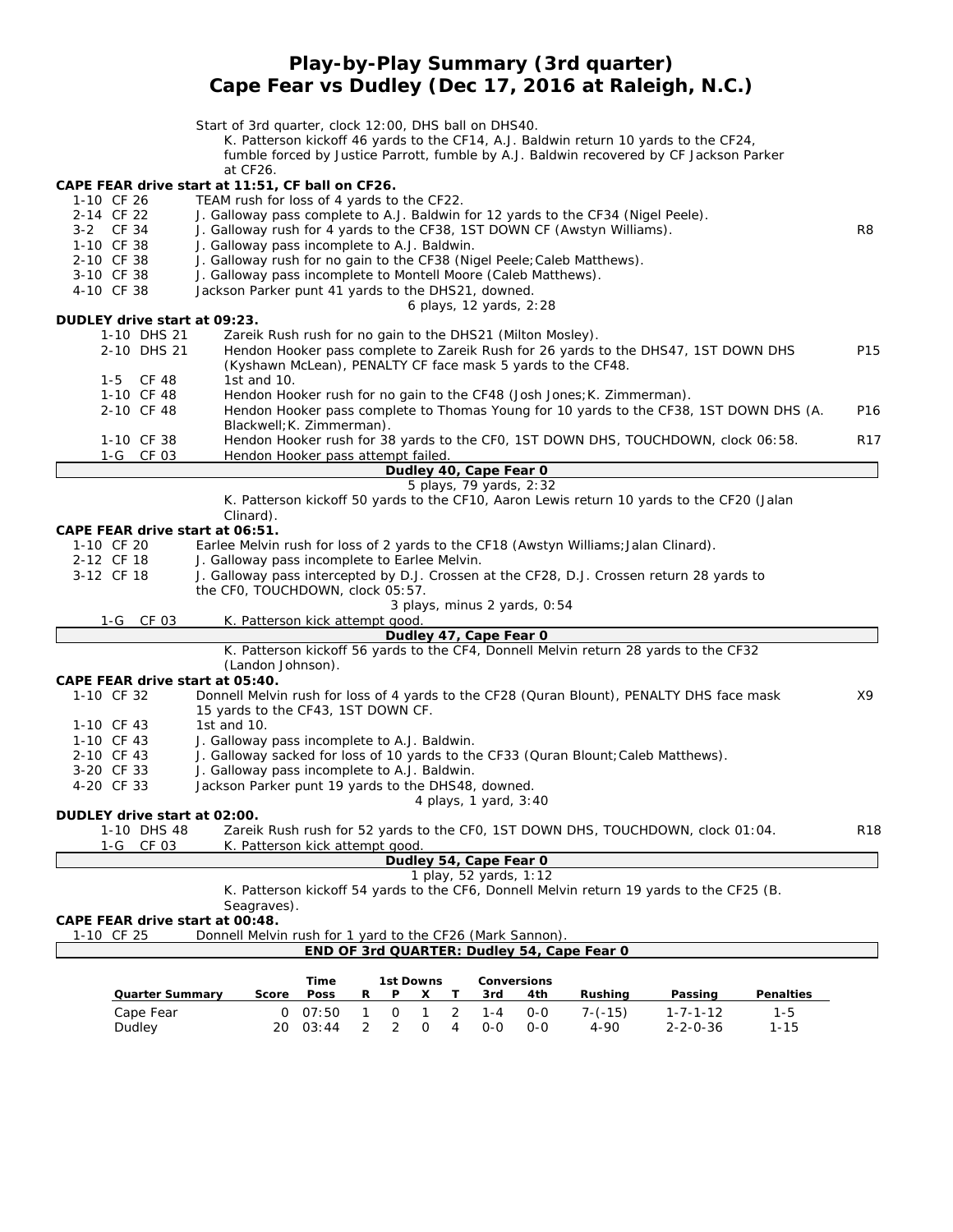#### **Quickie Statistics (3rd quarter only) Cape Fear vs Dudley (Dec 17, 2016 at Raleigh, N.C.)**

|                                       |                                                                                                                                                                            | CF                           | <b>DHS</b>                                       |                                                   |
|---------------------------------------|----------------------------------------------------------------------------------------------------------------------------------------------------------------------------|------------------------------|--------------------------------------------------|---------------------------------------------------|
|                                       | Score                                                                                                                                                                      | $\mathbf 0$                  | 20                                               |                                                   |
|                                       | <b>FIRST DOWNS</b>                                                                                                                                                         | $\overline{2}$               | $\overline{4}$                                   |                                                   |
|                                       | RUSHES-YARDS (NET)                                                                                                                                                         | $7 - 15$                     | $4 - 90$                                         |                                                   |
|                                       | PASSING YDS (NET)                                                                                                                                                          | 12                           | 36                                               |                                                   |
|                                       | Passes Att-Comp-Int                                                                                                                                                        | $7 - 1 - 1$                  | $2 - 2 - 0$                                      |                                                   |
|                                       | TOTAL OFFENSE PLAYS-YARDS<br><b>Fumble Returns-Yards</b>                                                                                                                   | $14 - 3$<br>$O-O$            | $6 - 126$<br>$O-O$                               |                                                   |
|                                       | Punt Returns-Yards                                                                                                                                                         | $0 - 0$                      | $O-O$                                            |                                                   |
|                                       | Kickoff Returns-Yards                                                                                                                                                      | $4 - 69$                     | $O-O$                                            |                                                   |
|                                       | Interception Returns-Yards                                                                                                                                                 | $0 - 0$                      | $1 - 28$                                         |                                                   |
|                                       | Punts (Number-Avg)                                                                                                                                                         | $2 - 30.0$                   | $0 - 0.0$                                        |                                                   |
|                                       | Fumbles-Lost                                                                                                                                                               | $1 - 0$                      | $O-O$                                            |                                                   |
|                                       | Penalties-Yards                                                                                                                                                            | $1 - 5$                      | $1 - 15$                                         |                                                   |
|                                       | Possession Time                                                                                                                                                            | 07:50                        | 03:44                                            |                                                   |
|                                       | Third-Down Conversions                                                                                                                                                     | 1 of $4$                     | $0$ of $0$                                       |                                                   |
|                                       | Fourth-Down Conversions                                                                                                                                                    | $0$ of $0$                   | $0$ of $0$                                       |                                                   |
| Cape Fear                             |                                                                                                                                                                            | Dudley                       |                                                  |                                                   |
| Rushing                               | No. Gain Loss Net TD<br>Lg Avg                                                                                                                                             | Rushing                      | No. Gain Loss Net TD                             | Lg Avg                                            |
| Earlee Melvin                         | 2<br>$-2$<br>$0 -2.0$<br>1<br>0<br>0                                                                                                                                       | Zareik Rush                  | 2<br>52<br>$\mathbf{O}$<br>52                    | 52 26.0<br>1                                      |
| Donnell Melvin                        | 2<br>$-3$<br>$1 - 1.5$<br>1<br>4<br>0                                                                                                                                      | Hendon Hooker                | 2<br>38<br>38<br>0                               | 1<br>38 19.0                                      |
| <b>TEAM</b>                           | $0 - 4.0$<br>0<br>4<br>$-4$<br>1<br>0                                                                                                                                      |                              |                                                  |                                                   |
| J. Galloway                           | 3<br>4<br>$4 - 2.0$<br>10<br>-6<br>0                                                                                                                                       |                              |                                                  |                                                   |
| <u>Passing</u>                        | Yds TD Long Sack<br>12 0 12 1                                                                                                                                              | Passing                      | <u>C-A-I</u><br>2-2-0                            | $\frac{\text{Yds}}{36}$ TD Long Sack<br>36 0 26 0 |
| J. Galloway                           |                                                                                                                                                                            | Hendon Hooker                |                                                  |                                                   |
| Receiving                             | <u>No. Yards TD</u><br>1 12 0<br>$\underline{\hspace{2cm}Long}$                                                                                                            | Receiving                    | Yards<br>TD<br>NO.                               | Long                                              |
| A.J. Baldwin                          |                                                                                                                                                                            | Zareik Rush                  | 26<br>0                                          | 26                                                |
|                                       |                                                                                                                                                                            | Thomas Young                 | 10<br>0<br>1                                     | 10                                                |
| Punting                               | IB.                                                                                                                                                                        | Punting                      | Yds Avg Long In20<br>No.                         | TВ                                                |
| Jackson Parker                        | <u>No. Yds Avg Long In20</u><br>2 60 30.0 41 0<br>$\Omega$                                                                                                                 |                              |                                                  |                                                   |
| Punt Returns                          | No. Yards<br>TD<br>Long                                                                                                                                                    | Punt Returns                 | No. Yards<br>TD                                  | Long                                              |
|                                       |                                                                                                                                                                            |                              |                                                  |                                                   |
| <b>Kick Returns</b><br>Donnell Melvin | No. Yards<br>TD.<br>Long<br>$\overline{2}$<br>47<br>0<br>28                                                                                                                | Kick Returns                 | No. Yards<br>TD.                                 | Long                                              |
| A.J. Baldwin                          | 12<br>10<br>0<br>1                                                                                                                                                         |                              |                                                  |                                                   |
|                                       |                                                                                                                                                                            |                              |                                                  |                                                   |
| <b>Tackles</b>                        | <b>Sacks</b><br><b>TFL</b><br>UA-A Total                                                                                                                                   | <b>Tackles</b>               | Sacks<br>UA-A Total                              | <b>TFL</b>                                        |
| K. Zimmerman                          | $0 - 2$<br>2<br>0.0<br>0.0                                                                                                                                                 | Quran Blount                 | $1 - 1$<br>$\overline{\mathbf{c}}$<br>0.5        | 1.5                                               |
| Kyshawn McLean                        | $1 - 0$<br>1<br>0.0<br>0.0                                                                                                                                                 | Awstyn Williams              | $\overline{2}$<br>$1 - 1$<br>0.0                 | 0.5                                               |
| Milton Mosley                         | $1 - 0$<br>1<br>0.0<br>0.0<br>$0 - 1$<br>1                                                                                                                                 | Nigel Peele<br>Jalan Clinard | 2<br>$1 - 1$<br>0.0<br>$\overline{2}$<br>$1 - 1$ | 0.0                                               |
| A. Blackwell                          | 0.0<br>0.0                                                                                                                                                                 |                              | 0.0                                              | 0.5                                               |
| Time<br>Qtr                           | Scoring Play                                                                                                                                                               |                              |                                                  | $V-H$                                             |
| 11:00<br>1st                          | DHS - N. Fitzgerald 79 yd pass from Hendon Hooker (K. Patterson kick failed), 3-79 1:06                                                                                    |                              |                                                  | $0 - 6$                                           |
| 08:39                                 | DHS - Hendon Hooker 19 yd run (Thomas Young pass from Hendon Hooker), 3-36 1:17                                                                                            |                              |                                                  | $0 - 14$                                          |
| 07:28                                 | DHS - Zareik Rush 25 yd pass from Hendon Hooker (K. Patterson kick blockd), 2-25 0:19                                                                                      |                              |                                                  | $0 - 20$                                          |
| 05:04<br>2nd                          | DHS - Hendon Hooker 12 yd run (Hendon Hooker pass failed), 4-70 0:50                                                                                                       |                              |                                                  | $0 - 26$                                          |
| 00:07                                 | DHS - N. Fitzgerald 7 yd pass from Hendon Hooker (Thomas Young pass from Hendon Hooker), 9-73 3:32<br>DHS - Hendon Hooker 38 yd run (Hendon Hooker pass failed), 5-79 2:32 |                              |                                                  | $0 - 34$                                          |
| 06:58<br>3rd<br>05:57                 | DHS - D.J. Crossen 28 yd interception return (K. Patterson kick)                                                                                                           |                              |                                                  | $0 - 6$<br>$0 - 13$                               |
|                                       |                                                                                                                                                                            |                              |                                                  |                                                   |

01:04 DHS - Zareik Rush 52 yd run (K. Patterson kick), 1-52 1:12 0 - 20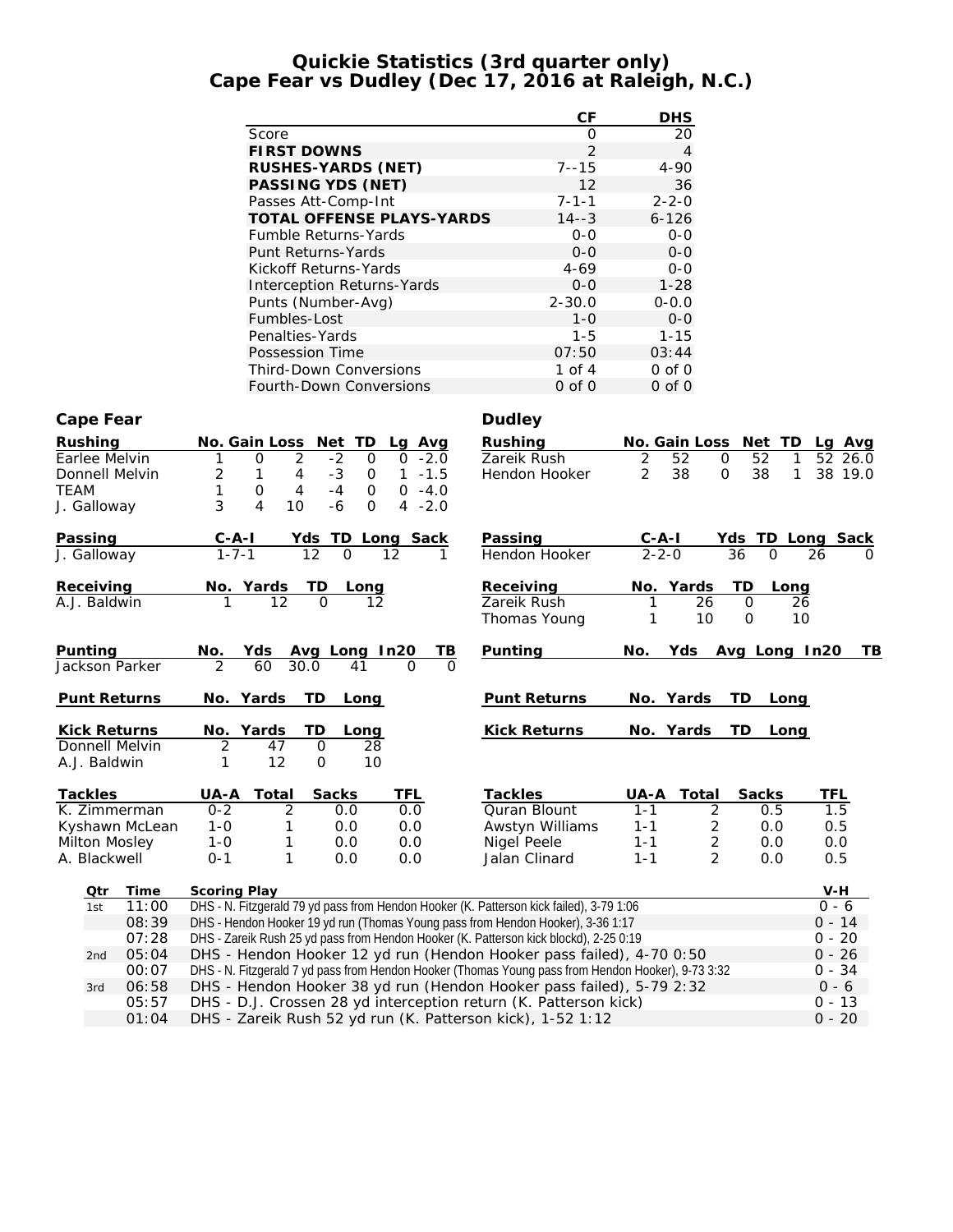## **Play-by-Play Summary (4th quarter) Cape Fear vs Dudley (Dec 17, 2016 at Raleigh, N.C.)**

| CF 26<br>$2 - 9$                | Start of 4th quarter, clock 12:00.                                                                              |
|---------------------------------|-----------------------------------------------------------------------------------------------------------------|
| 2-9 CF 26                       | PENALTY CF illegal block 13 yards to the CF13.                                                                  |
| 2-22 CF 13                      | Donnell Melvin pass intercepted by Myles Berry at the CF38, Myles Berry return 0 yards to                       |
|                                 | the CF38.                                                                                                       |
|                                 | 2 plays, minus 12 yards, 3:03                                                                                   |
| DUDLEY drive start at 09:45.    |                                                                                                                 |
| 1-10 CF 38                      | Tony Burch rush for 2 yards to the CF36 (Chris Mathews; Jackson Parker).                                        |
| 2-8 CF 36                       | Tony Burch rush for loss of 3 yards to the CF39, fumble by Tony Burch recovered by DHS<br>Tony Burch at CF39.   |
| 3-11 CF 39                      | PENALTY DHS false start 5 yards to the CF44.                                                                    |
| 3-16 CF 44                      | R. Monroe rush for loss of 5 yards to the CF49 (Milton Mosley; K. Zimmerman).                                   |
| 4-21 CF 49                      | Myles White punt 24 yards to the CF25, downed.                                                                  |
|                                 | 3 plays, minus 11 yards, 3:24                                                                                   |
| CAPE FEAR drive start at 06:21. |                                                                                                                 |
| 1-10 CF 25                      | J. Galloway rush for loss of 5 yards to the CF20, fumble by J. Galloway recovered by CF<br>Aaron Lewis at CF22. |
| 2-13 CF 22                      | J. Galloway rush for loss of 4 yards to the CF18, fumble by J. Galloway recovered by CF<br>Aaron Lewis at CF20. |
| 3-15 CF 20                      | Aaron Lewis rush for no gain to the CF20 (Landon Johnson).                                                      |
| 4-15 CF 20                      | Jackson Parker punt 43 yards to the DHS37, downed.                                                              |
|                                 | 3 plays, minus 5 yards, 2:39                                                                                    |
| DUDLEY drive start at 03:42.    |                                                                                                                 |
| 1-10 DHS 37                     | Tony Burch rush for no gain to the DHS37 (K. Zimmerman; Jackson Parker).                                        |
| 2-10 DHS 37                     | Tony Burch rush for loss of 5 yards to the DHS32 (A. Blackwell; K. Zimmerman).                                  |
| 3-15 DHS 32                     | PENALTY DHS holding 13 yards to the DHS19.                                                                      |
|                                 | End of game, clock 00:00.                                                                                       |
|                                 | 2 plays, minus 18 yards, 3:42                                                                                   |
|                                 | FINAL SCORE: Dudley 54, Cape Fear 0                                                                             |

|                 |       | Time  |          | 1st Downs      |          |          |         | Conversions |           |                 |           |
|-----------------|-------|-------|----------|----------------|----------|----------|---------|-------------|-----------|-----------------|-----------|
| Quarter Summary | Score | Poss  |          |                |          |          | 3rd     | 4th         | Rushina   | Passing         | Penalties |
| Cape Fear       | ∩     | 04:54 | $\Omega$ | $\overline{0}$ | $\Omega$ | $\Omega$ | $O - 1$ | $O-O$       | $3-(-5)$  | $0 - 1 - 1 - 0$ | $1 - 13$  |
| Dudley          | ∩     | 07:06 | $\Omega$ | $\Omega$       |          | $\Omega$ | $0 - 1$ | $0 - 0$     | $5-(-11)$ | $0 - 0 - 0 - 0$ | $2 - 18$  |